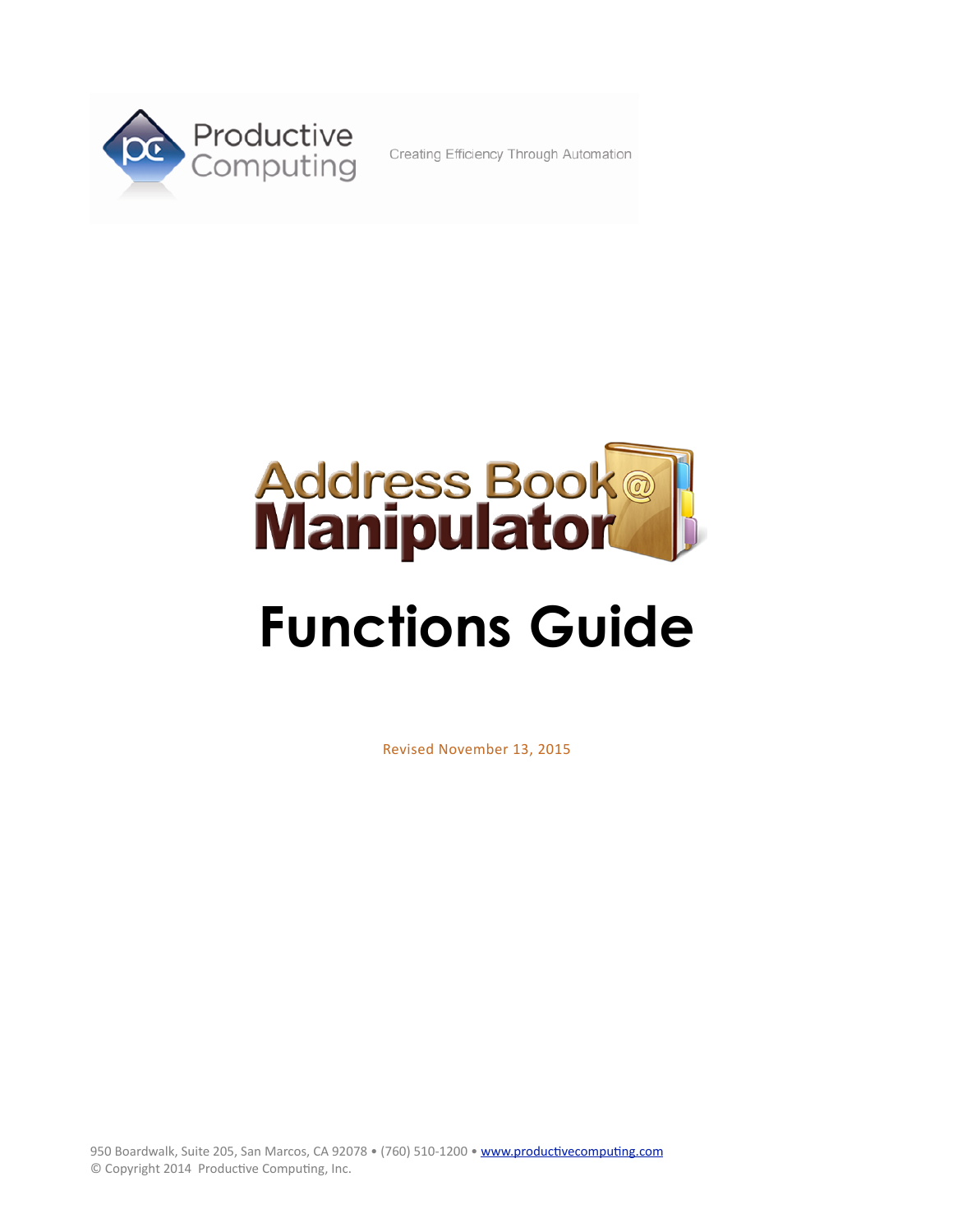# **Table of Contents**

| PCAB_AddService( IMorSocialProfile ; Label ; Type ; Username ; optSocialURL ; optSocialUserID )20 |  |
|---------------------------------------------------------------------------------------------------|--|
|                                                                                                   |  |
|                                                                                                   |  |
|                                                                                                   |  |
|                                                                                                   |  |
|                                                                                                   |  |
|                                                                                                   |  |
|                                                                                                   |  |
|                                                                                                   |  |
|                                                                                                   |  |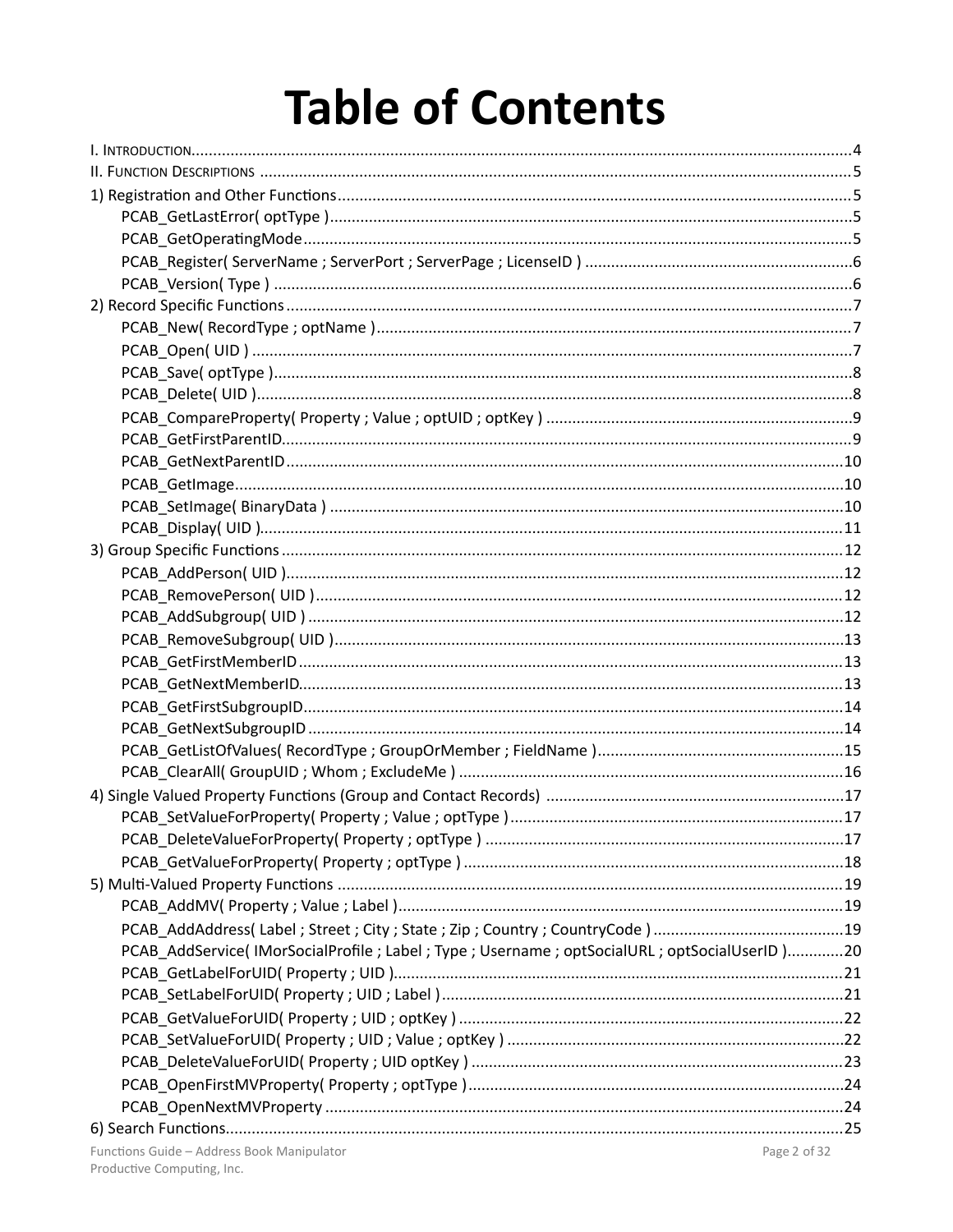| PCAB Search(Type; Property; Label; Key; Value; Comparison; optExpandConstrain) 25 |  |
|-----------------------------------------------------------------------------------|--|
|                                                                                   |  |
|                                                                                   |  |
|                                                                                   |  |
|                                                                                   |  |
|                                                                                   |  |
|                                                                                   |  |
|                                                                                   |  |
|                                                                                   |  |
|                                                                                   |  |
|                                                                                   |  |
|                                                                                   |  |
|                                                                                   |  |
|                                                                                   |  |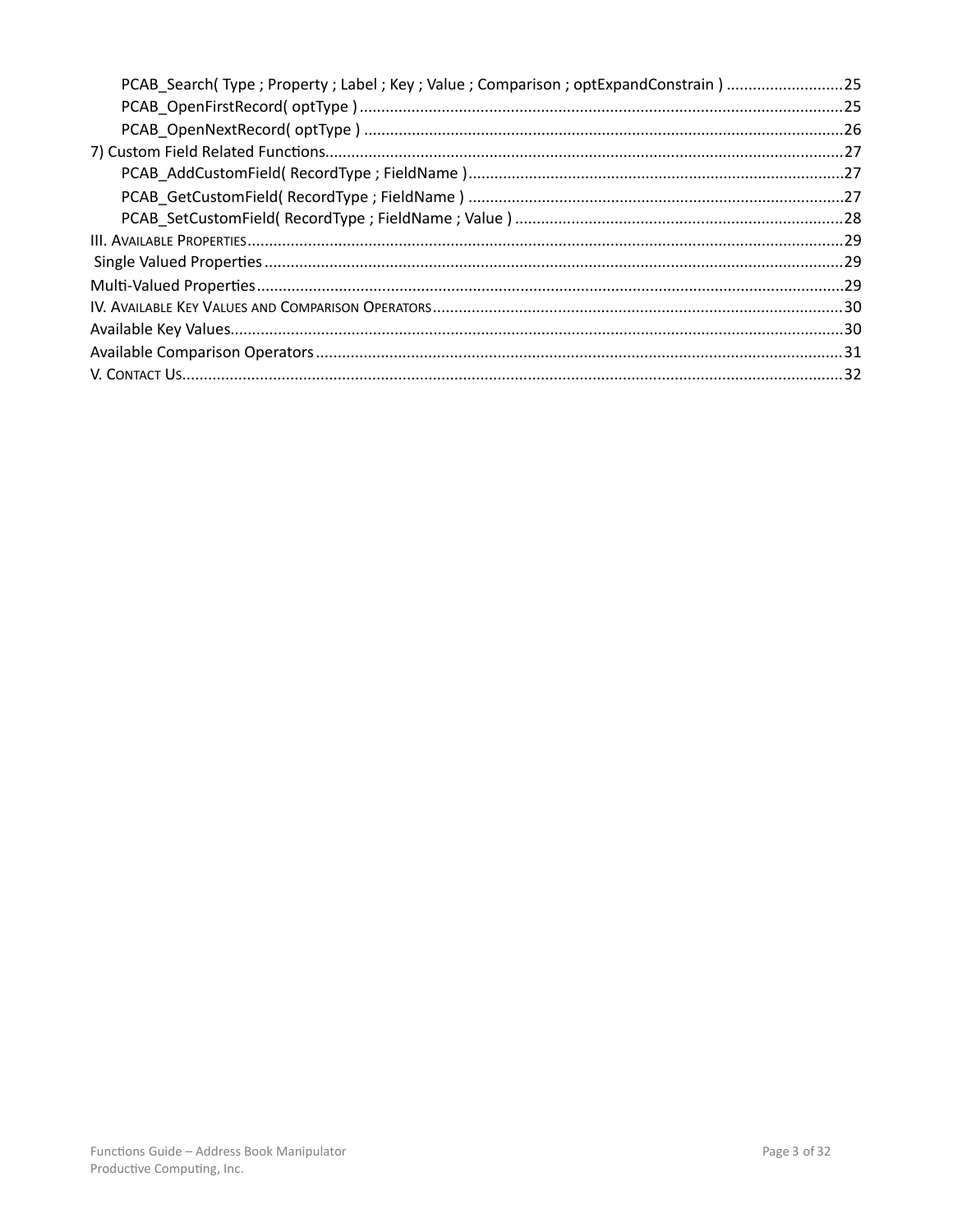# <span id="page-3-0"></span>**I. INTRODUCTION**

#### **Description**

The Address Book Manipulator plug-in offers functions that support a bi-directional data exchange between FileMaker® and Apple® Address Book or Contacts. With this plug-in FileMaker users are able to add, edit, and delete records into the address book, pull records from the address book, and search for specific records in the address book. These operations are accomplished by using FileMaker function calls from within FileMaker calculations. These calculations are generally determined from within FileMaker "SetField" or "If" script steps.

#### **Intended Audience**

FileMaker developers or persons who have knowledge of FileMaker scripting, calculations, and relationships, as proper use of the plug-in requires that FileMaker integration scripts be created in your FileMaker solution.

#### **Successful Integration Practices**

- 1) Read the Developer's Guide
- 2) Read the Functions Guides
- 3) Download a demo: http://www.productivecomputing.com/plugins/address-book-manipulator-id-39/
- 4) Watch video tutorials: http://www.productivecomputing.com/video
- 5) Familiarize yourself with Apple's Address Book/Contacts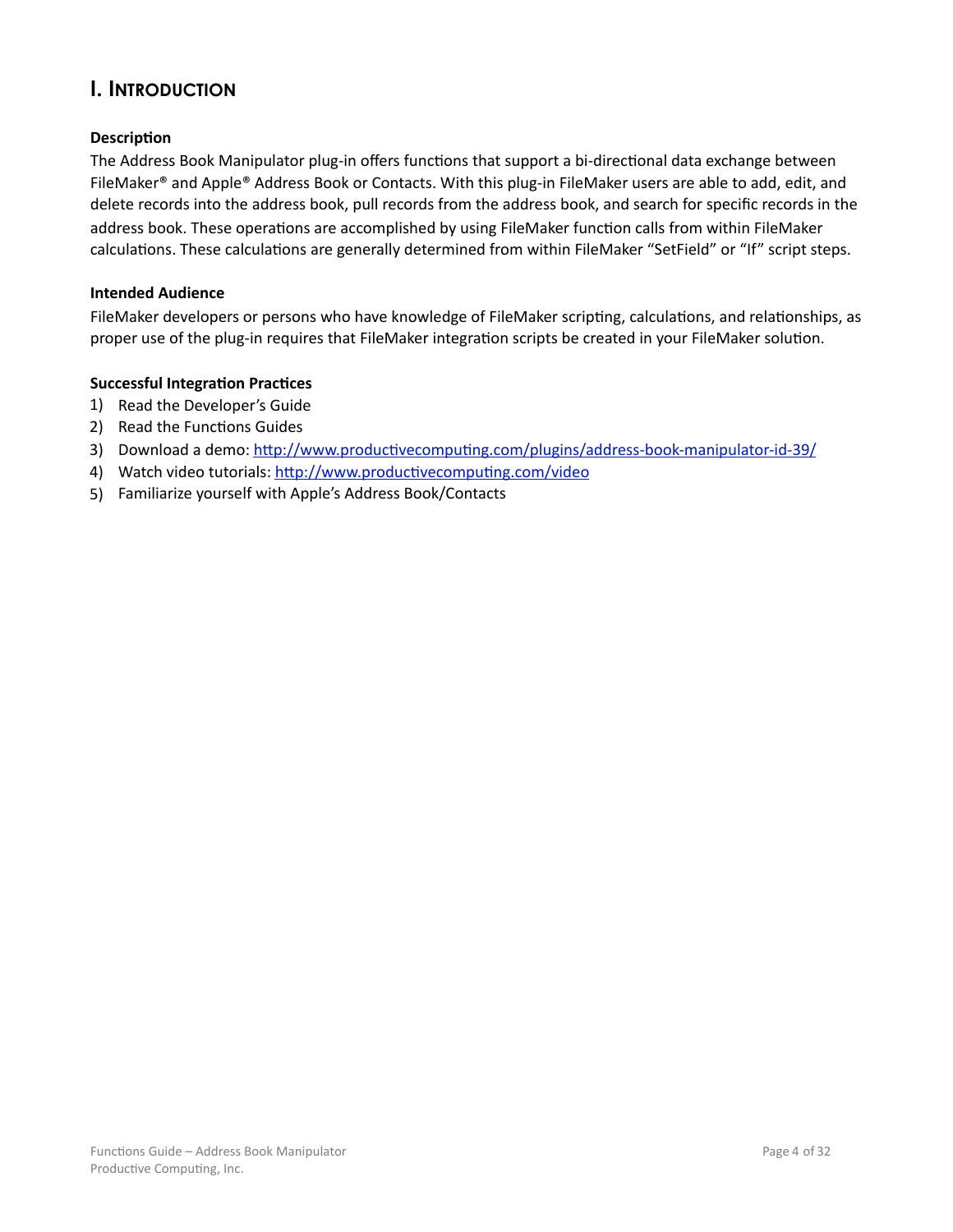# <span id="page-4-0"></span>**II. FUNCTION DESCRIPTIONS**

This section describes the external plug-in functions that are available with the Address Book Manipulator.

# **1) Registration and Other Functions**

#### **PCAB\_GetLastError( optType)**

#### **Purpose:**

This function returns a description of the last error encountered. The parameter specified causes the function to return either a numeric or textual description.

#### **Parameters:**

| Parameter Name | Purpose                                                | <b>Values</b>        | Default Value |
|----------------|--------------------------------------------------------|----------------------|---------------|
| optType        | The type of format the error<br>should be displayed as | l "Number" or "Text" | "Text"        |

#### **Return Values:**

The numeric or textual description of the last error encountered.

#### **PCAB\_GetOperatingMode**

#### **Purpose:**

Used to identify the operating mode of the plug-in. Operating mode indicates if the plug-in has been properly registered. 

#### **Parameters:**

None.

#### **Return Values:**

"DEMO" for demo mode, "LIVE" for live mode, "UNREGISTERED" for unregistered mode, "EXPIRED" for expired mode. Licensed plug-ins will be running in "LIVE" mode.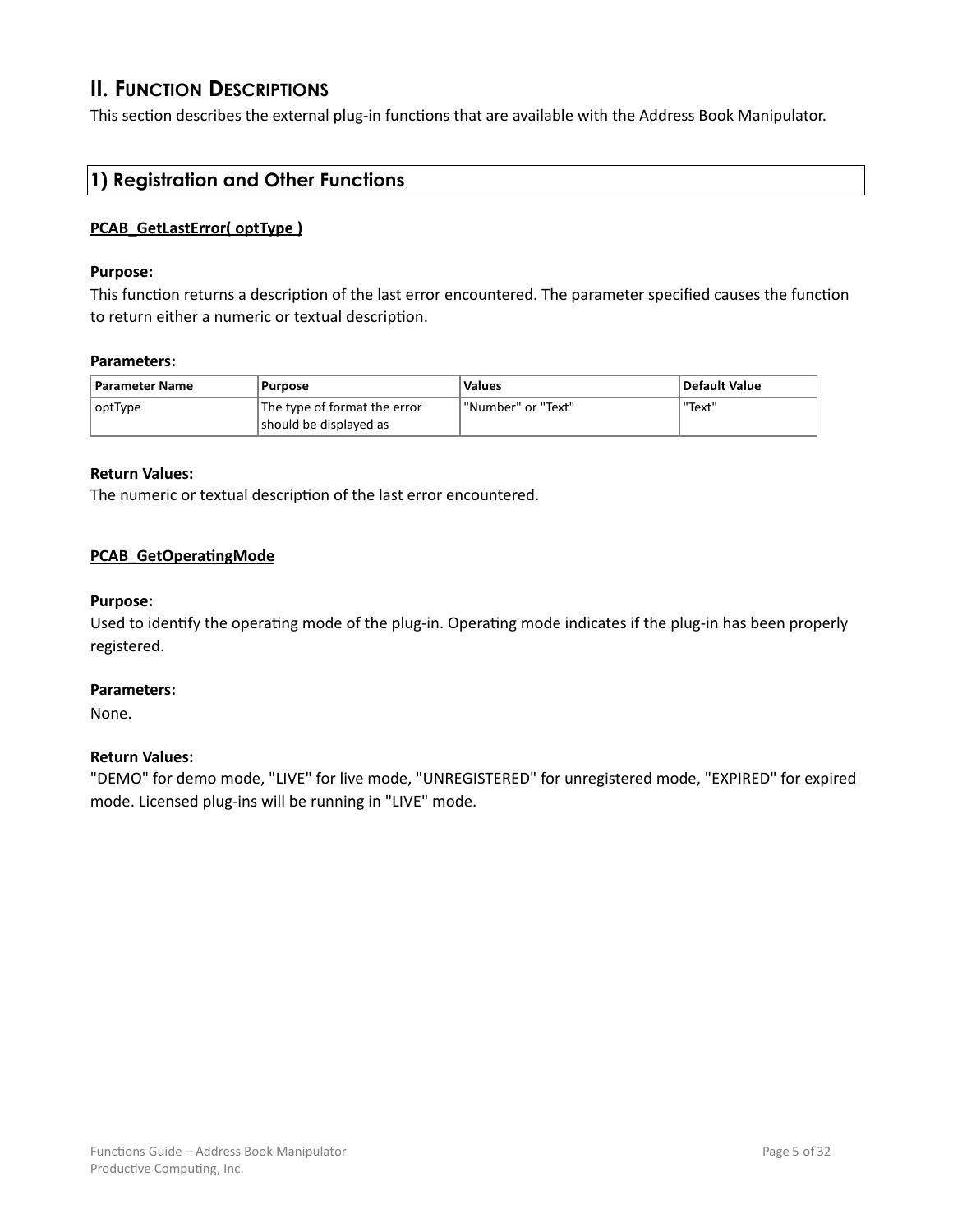#### <span id="page-5-0"></span>**PCAB\_Register( ServerName ; ServerPort ; ServerPage ; LicenseID)**

#### **Purpose:**

Registers the plug-in with Productive Computing's registration server. Must call the Register function once before using the plug-in on a machine.

#### **Parameters:**

| <b>Parameter Name</b> | <b>Purpose</b>                                            | <b>Values</b>                       | <b>Default Value</b> |
|-----------------------|-----------------------------------------------------------|-------------------------------------|----------------------|
| ServerName            | The name of Productive<br>Computing's registration server | "licensing.productivecomputing.com" |                      |
| ServerPort            | The port number for registration                          | "80"                                |                      |
| ServerPage            | The registration page                                     | "/PCIReg/pcireg.php"                |                      |
| LicenselD             | The license ID to pass along for<br>registration          | "your license ID" or "DEMO-AB3"     |                      |

#### **Return Values:**

0 for success, otherwise !!ERROR!!

#### **PCAB** Version( Type )

#### **Purpose:**

Used to identify the product and product version installed on a machine.

#### **Parameters:**

| <b>Parameter Name</b> | Purpose                                            | <b>Values</b>                                                                  | <b>Default Value</b> |
|-----------------------|----------------------------------------------------|--------------------------------------------------------------------------------|----------------------|
| <b>Type</b>           | Determines the type of version<br>string to return | "Short" or "Long". The short version<br>string includes just the number of the | Short                |
|                       |                                                    | plug-in. The long version string<br>includes the plug-in name followed         |                      |
|                       |                                                    | by the version number.                                                         |                      |

#### **Return Values:**

Product version and/or name, otherwise "!!ERROR!!"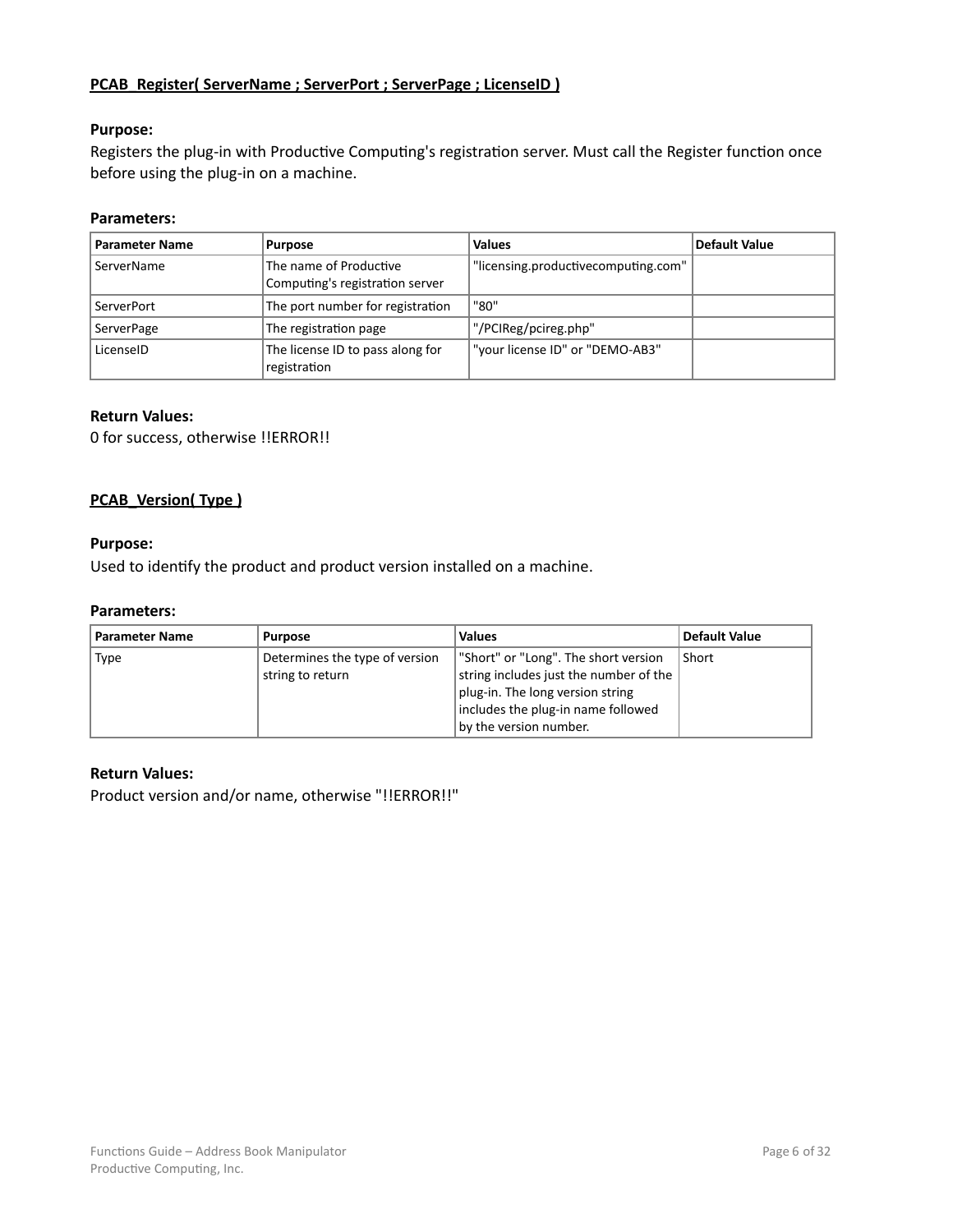# <span id="page-6-0"></span>**2) Record Specific Functions**

#### **PCAB\_New( RecordType ; optName )**

#### **Purpose:**

This function creates a new record of the desired type and adds it to the Address Book. Any new records will not be committed until the PCAB\_Save function is called.

#### **Parameters:**

| <b>Parameter Name</b> | <b>Purpose</b>                         | <b>Values</b>                                                                                                                                                                   | <b>Default Value</b> |
|-----------------------|----------------------------------------|---------------------------------------------------------------------------------------------------------------------------------------------------------------------------------|----------------------|
| RecordType            | The type of record to create           | "Person" or "Group" depending on<br>the type of record to create.<br>"Contact" is also an acceptable value<br>for backwards compatibility with the<br>previous plug-in version. |                      |
| optName               | The name of the group to be<br>created | When a new group record is being<br>created, this value will contain the<br>name of the new group record. This<br>field is NOT optional for the group<br>record.                |                      |

#### **Return Values:**

The Address Book unique identifier (AddressBook UID) for the new record, otherwise "!!ERROR!!"

#### **PCAB\_Open( UID)**

#### **Purpose:**

This function opens an Address Book record for reading and modifying. The desired record is indicated by the Address Book ID passed as a parameter. Use this function to open an Address Book record directly.

#### **Parameters:**

| <b>Parameter Name</b> | <b>Purpose</b>                   | <b>Values</b> | Default Value |
|-----------------------|----------------------------------|---------------|---------------|
| <b>UID</b>            | The Address Book unique          |               |               |
|                       | identifier of the desired record |               |               |

#### **Return Values:**

0 for success, otherwise "!!ERROR!!"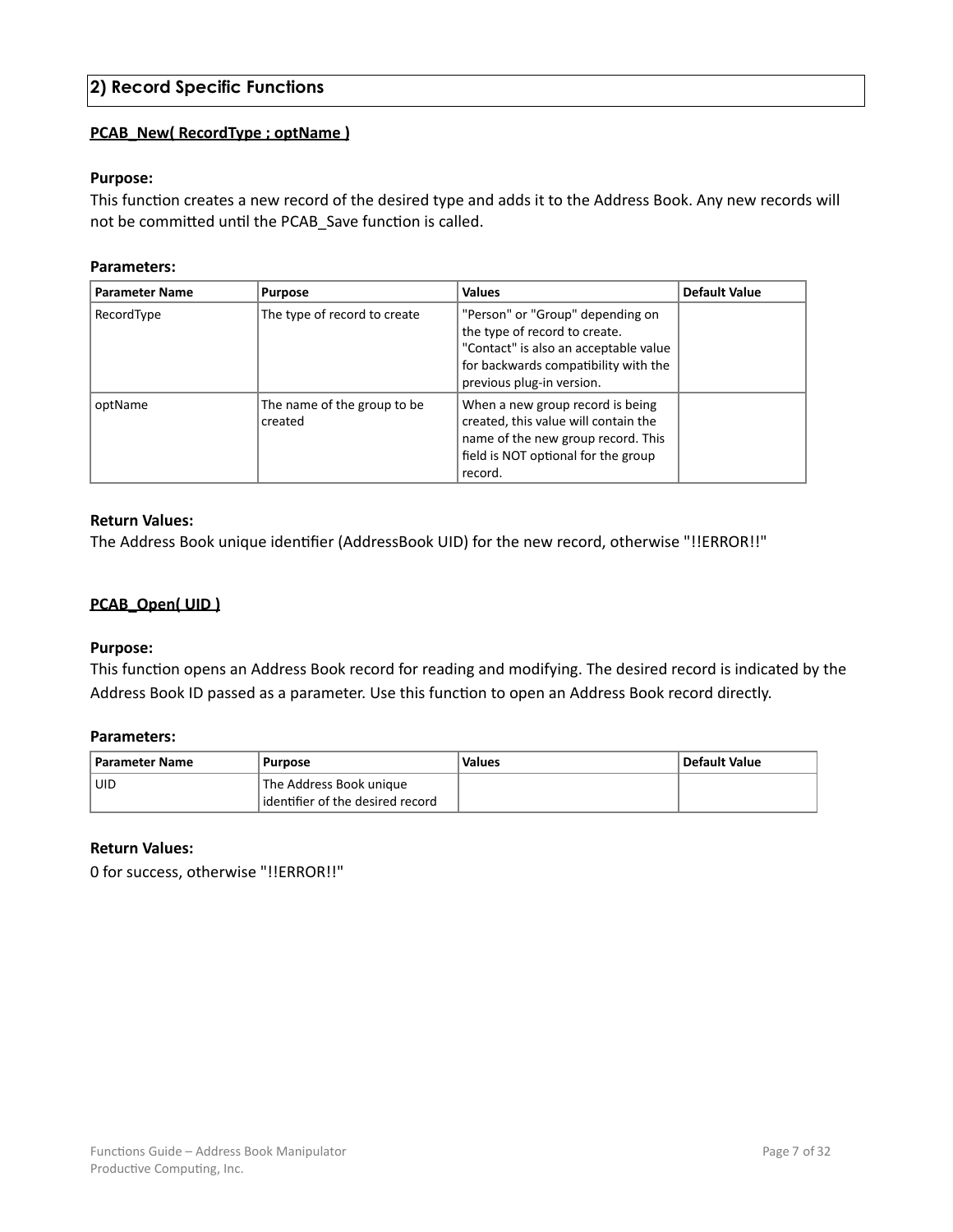#### <span id="page-7-0"></span>**PCAB\_Save( optType)**

#### **Purpose:**

This function commits any changes to the currently open record to the Address Book. Since a group and a person record can both be open at the same time, they will both be saved.

#### **Parameters:**

| <b>Parameter Name</b> | <b>Purpose</b>                                | <b>Values</b>                                                                                                                                                                                          | Default Value |
|-----------------------|-----------------------------------------------|--------------------------------------------------------------------------------------------------------------------------------------------------------------------------------------------------------|---------------|
| optType               | Determines which type of record  <br>to save. | "Group" operates on the currently<br>opened group record. "Person"<br>operates on the currently opened<br>person record. If empty, the<br>operation is performed on the last<br>record opened/created. |               |

#### **Return Values:**

0 for success, otherwise "!!ERROR!!"

#### **PCAB\_Delete( UID )**

#### **Purpose:**

This function deletes an Address Book record from the Address Book. This function should be used with caution as the delete action cannot be reversed. The desired record indicated by the Address Book ID passed as a parameter is deleted.

#### **Parameters:**

| <b>Parameter Name</b> | <b>Purpose</b>                                                | <b>Values</b> | Default Value |
|-----------------------|---------------------------------------------------------------|---------------|---------------|
| <b>UID</b>            | The Address Book unique<br>lidentifier for the desired record |               |               |

#### **Return Values:**

0 for success, otherwise "!!ERROR!!"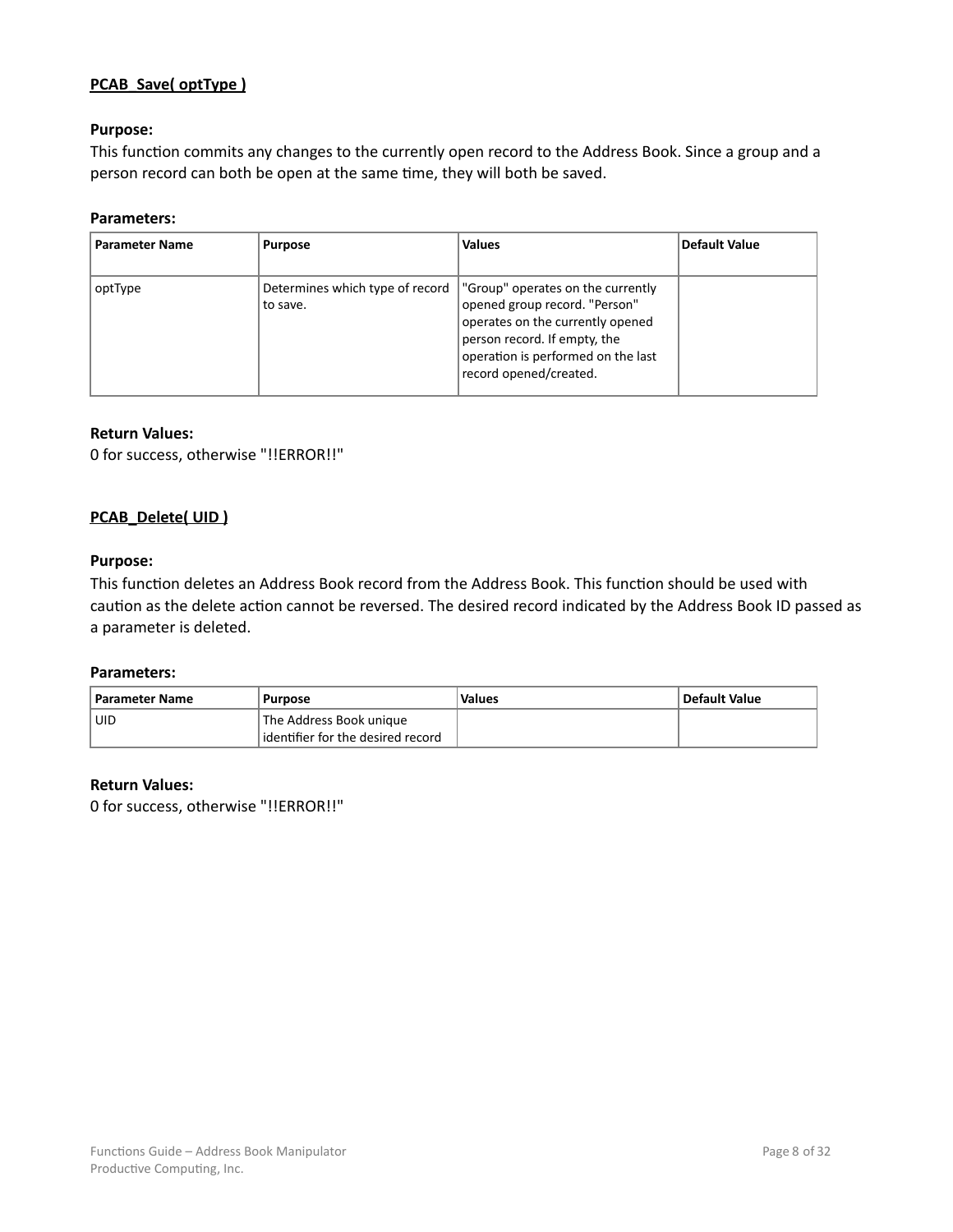#### <span id="page-8-0"></span>**PCAB\_CompareProperty( Property ; Value ; optUID ; optKey )**

#### **Purpose:**

This function compares "Value" to a value stored in Address Book. The value stored in the Address Book to be compared is identified by "Property", "optUID", and "optKey".

#### **Parameters:**

| <b>Parameter Name</b> | <b>Purpose</b>                                                                                                     | <b>Values</b>                                                                                | <b>Default Value</b> |
|-----------------------|--------------------------------------------------------------------------------------------------------------------|----------------------------------------------------------------------------------------------|----------------------|
| Property              | The Address Book property<br>containing the value to be<br>compared                                                |                                                                                              |                      |
| Value                 | The value that is to be compared<br>to the Address Book property<br>value                                          |                                                                                              |                      |
| optUID                | Optional - The universal identifier<br>for the Address Book property                                               |                                                                                              |                      |
| optKey                | Optional - In the case of an<br>Address Book address, this is the<br>key to identify the portion of the<br>address | Acceptable values are "Street",<br>"City", "State", "Zip", "Country", and<br>"Country Code". |                      |

#### **Return Values:**

0 if the values match, -1 if they do not match, or "!!ERROR!!"

#### **PCAB\_GetFirstParentID**

#### **Purpose:**

This function and the PCAB GetNextParentID functions are used to iterate through the ABGroup record IDs of which the currently open record is a member. Call this function to return the Address Book ID of the first group to which this record belongs.

#### **Parameters:**

None.

#### **Return Values:**

An Address Book UID, otherwise "!!ERROR!!"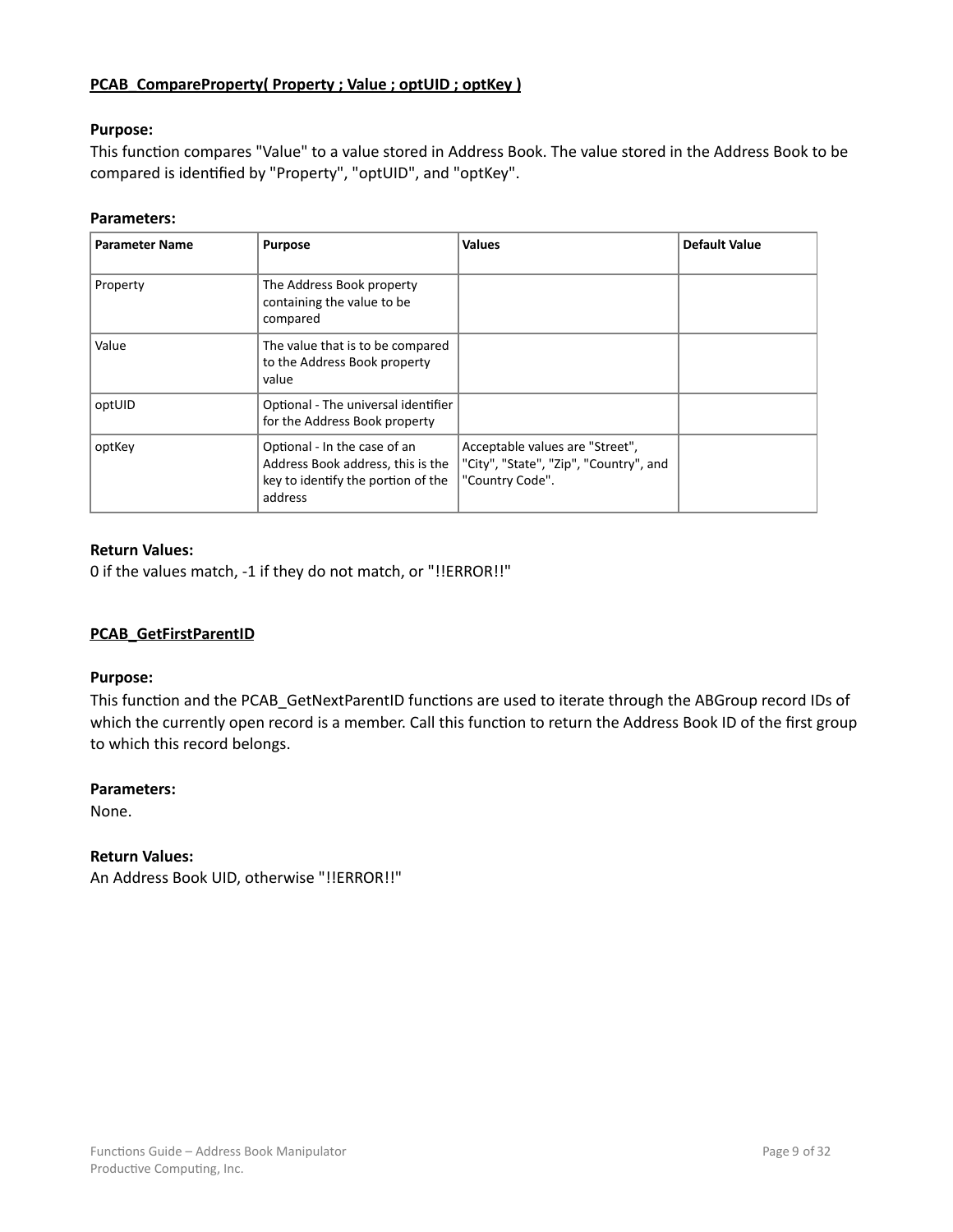#### <span id="page-9-0"></span>**PCAB\_GetNextParentID**

#### **Purpose:**

This function and the PCAB\_GetFirstParentID functions are used to iterate through the ABGroup record IDs of which the currently open record is a member. Call this function to return the Address Book ID of the next group to which this record belongs.

#### **Parameters:**

None.

#### **Return Values:**

An Address Book UID, END, or "!!ERROR!!"

#### **PCAB\_GetImage**

#### **Purpose:**

This function retrieves the binary image data for the currently opened person record. The returned value must be stored in a FileMaker Container field.

#### **Parameters:**

None.

#### **Return Values:**

The image data, blank if no image is present, or "!!ERROR!!"

#### **PCAB\_SetImage(BinaryData)**

#### **Purpose:**

This function sets the image for the currently opened person record using binary data from a FileMaker Container field.

#### **Parameters:**

| <b>Parameter Name</b> | <b>Purpose</b>                                            | <b>Values</b>                                                                                                                                                  | Default Value |
|-----------------------|-----------------------------------------------------------|----------------------------------------------------------------------------------------------------------------------------------------------------------------|---------------|
| BinaryData            | The binary data content of a<br>FileMaker Container field | This data must be stored either from<br>a previous call to PCAB GetImage, or<br>an image file inserted directly into<br>the Container field, not by reference. |               |

#### **Return Values:**

0 for success, otherwise "!!ERROR!!"

#### **Notes & Examples:**

The Container field must have stored its binary data contents by value, and not by reference.

#### Supported image types: .bmp, .gif, .jpg.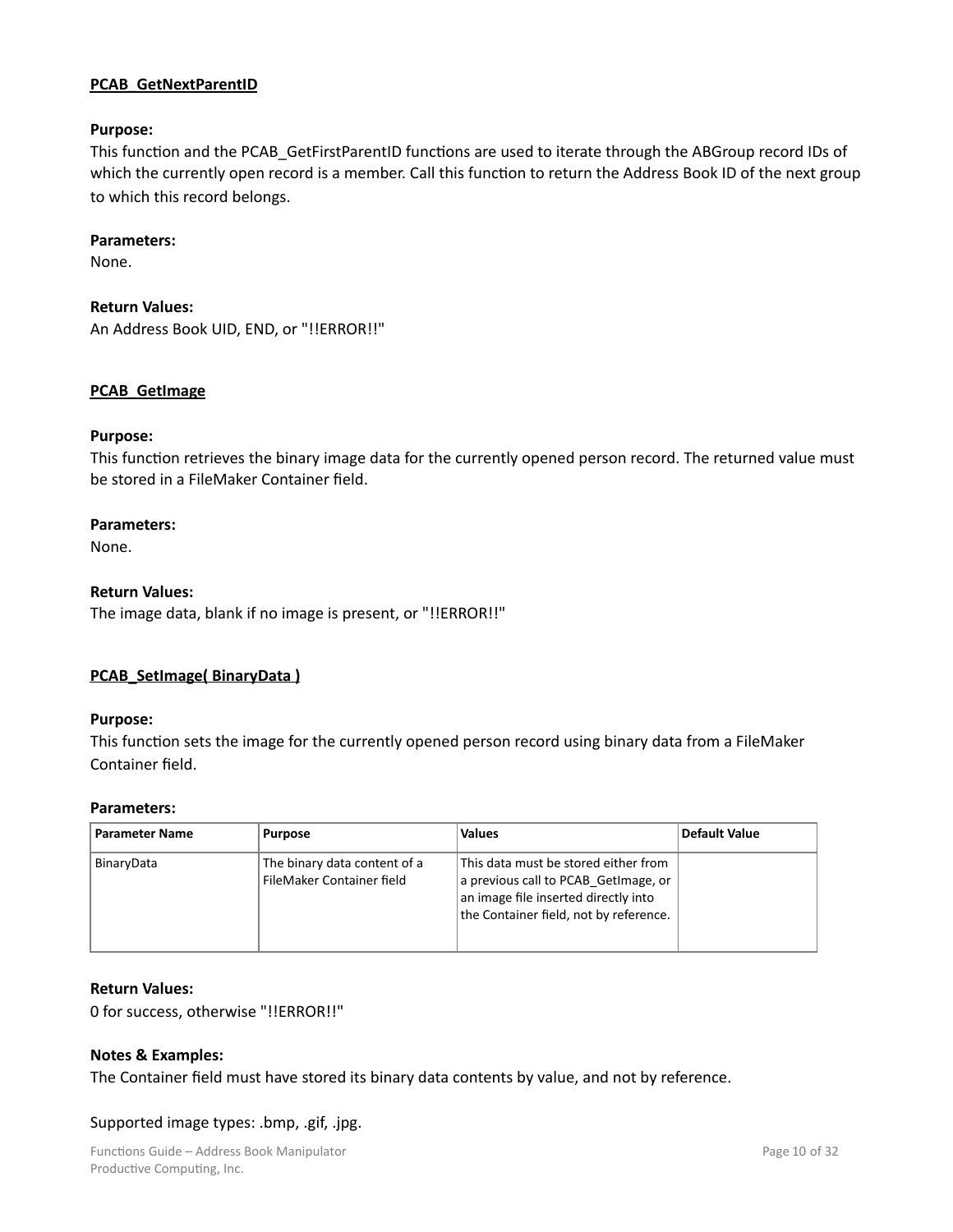#### <span id="page-10-0"></span>**PCAB\_Display( UID )**

#### **Purpose:**

This function displays the provided Contact/Person UID in Address Book.

#### **Parameters:**

| <b>Parameter Name</b> | <b>Purpose</b>                                                                      | <b>Values</b> | Default Value |
|-----------------------|-------------------------------------------------------------------------------------|---------------|---------------|
| UID                   | The Address Book unique<br>identifier of a Contact/Person<br>record in Address Book |               |               |

#### **Return Values:**

0 for success, otherwise "!!ERROR!!"

#### **Notes & Examples:**

This function will display the Contact/Person record only if the Address Book application is running.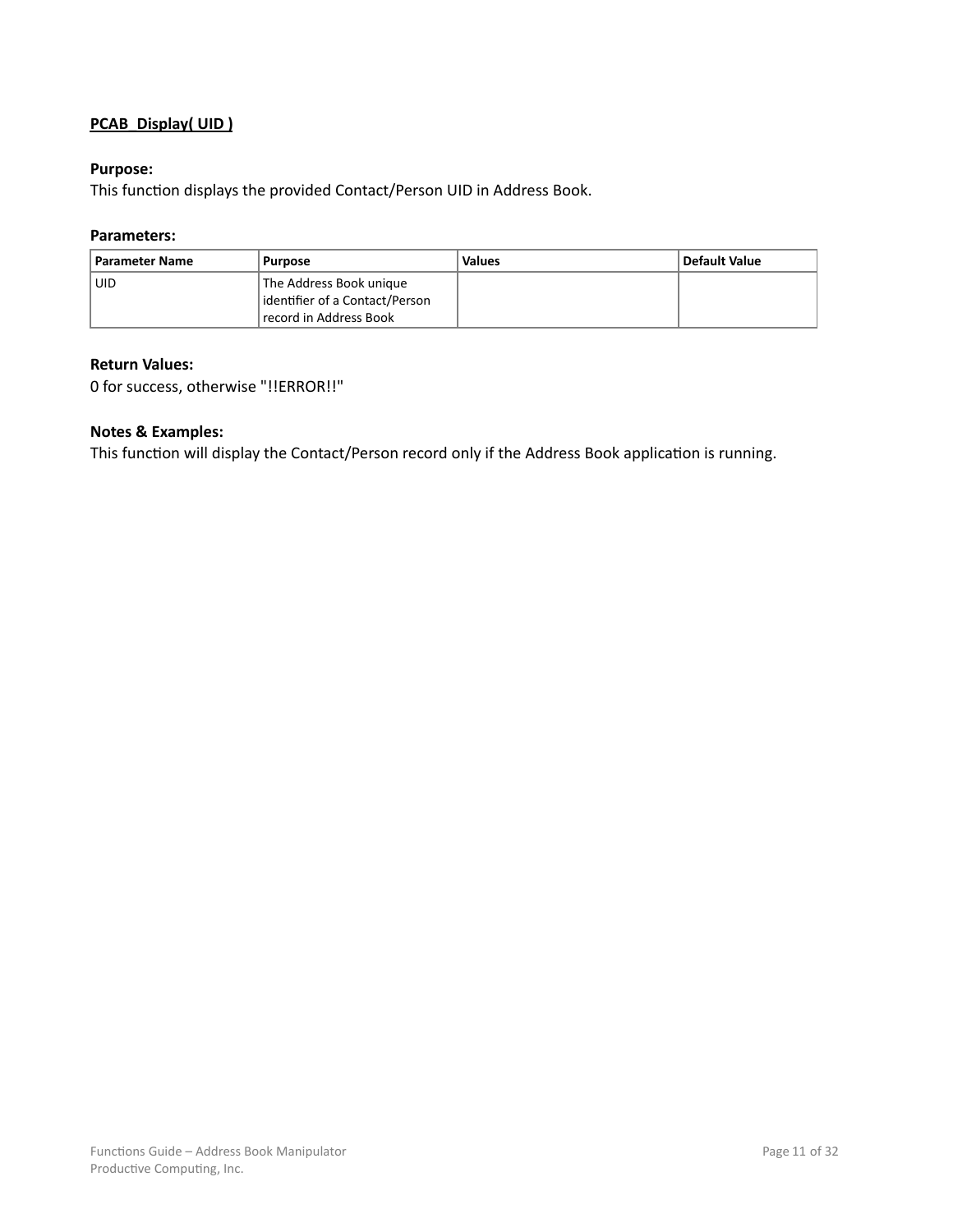#### <span id="page-11-0"></span>**PCAB\_AddPerson( UID )**

#### **Purpose:**

This function adds an ABPerson record to the currently open group record.

#### **Parameters:**

| <b>Parameter Name</b> | <b>Purpose</b>                                               | Values | Default Value |
|-----------------------|--------------------------------------------------------------|--------|---------------|
| l UID                 | The Address Book unique<br>identifier for the desired record |        |               |
|                       |                                                              |        |               |

#### **Return Values:**

0 for success, otherwise "!!ERROR!!"

#### **PCAB\_RemovePerson( UID)**

#### **Purpose:**

This function removes an ABPerson record from the currently open group record.

#### **Parameters:**

| <b>Parameter Name</b> | Purpose                                                        | Values | Default Value |
|-----------------------|----------------------------------------------------------------|--------|---------------|
| UID                   | The Address Book unique<br>l identifier for the desired record |        |               |

#### **Return Values:**

0 for success, otherwise "!!ERROR!!"

#### **PCAB\_AddSubgroup( UID)**

#### **Purpose:**

This function adds an ABGroup record as a subgroup to the currently open group record.

#### **Parameters:**

| <b>Parameter Name</b> | <b>Purpose</b>                                                        | <b>Values</b> | Default Value |
|-----------------------|-----------------------------------------------------------------------|---------------|---------------|
| UID                   | The Address Book unique<br>identifier for the desired group<br>record |               |               |

#### **Return Values:**

0 for success, otherwise "!!ERROR!!"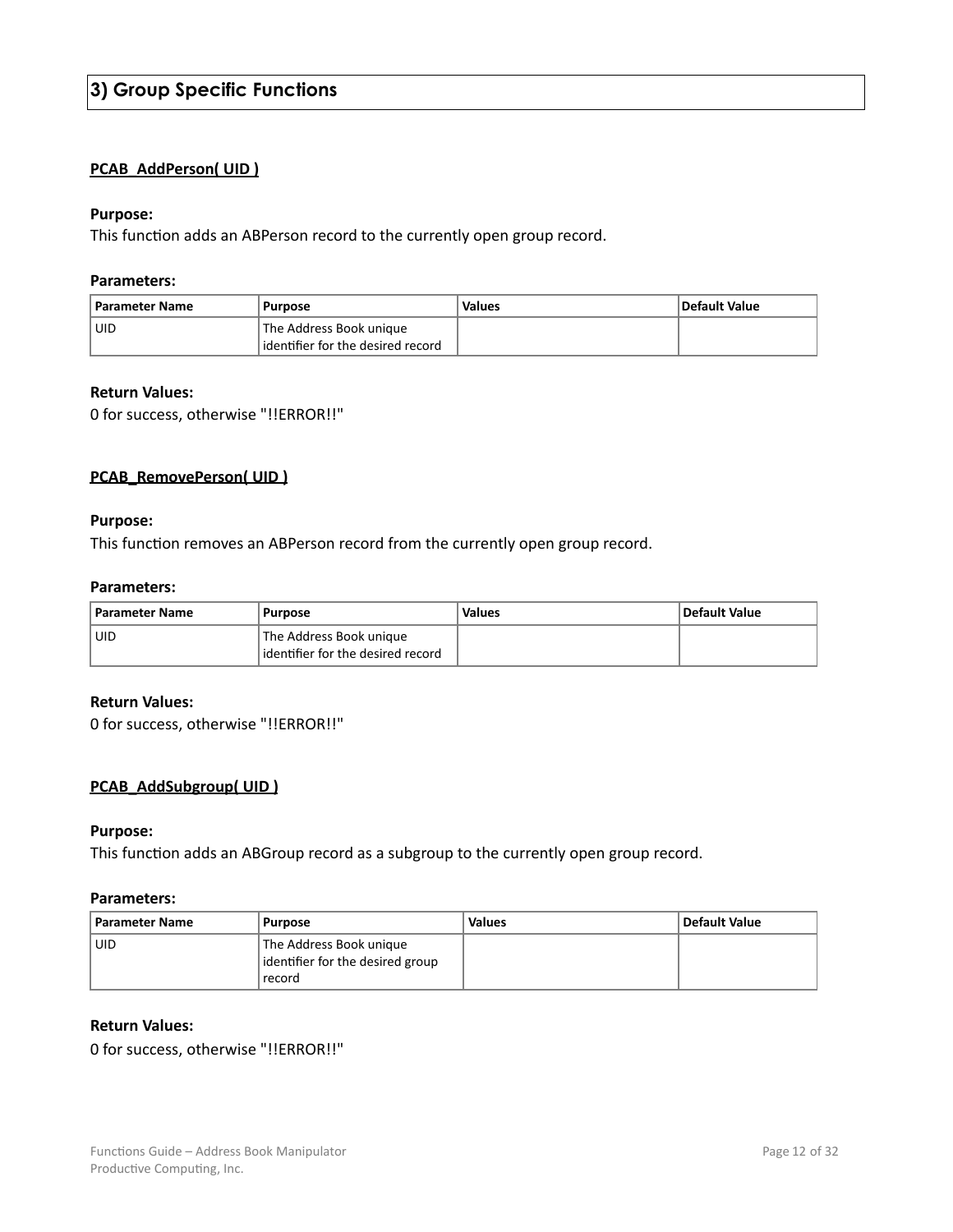#### <span id="page-12-0"></span>**PCAB\_RemoveSubgroup( UID )**

#### **Purpose:**

This function removes an ABGroup record as a subgroup from the currently open group record.

#### **Parameters:**

| <b>Parameter Name</b> | <b>Purpose</b>                                                     | <b>Values</b> | Default Value |
|-----------------------|--------------------------------------------------------------------|---------------|---------------|
| UID                   | The Address Book unique identifier<br>for the desired group record |               |               |

#### **Return Values:**

0 for success, otherwise "!!ERROR!!"

#### **PCAB\_GetFirstMemberID**

#### **Purpose:**

This function and the PCAB GetNextMemberID functions are used to iterate through the ABPerson record IDs of which the currently open record is a member. Call this function to return the Address Book ID of the first ABPerson record which is a member of the currently active group record.

#### **Parameters:**

None.

#### **Return Values:**

An Address Book UID, "END", or "!!ERROR!!"

#### **PCAB\_GetNextMemberID**

#### **Purpose:**

This function and the PCAB\_GetFirstMemberID functions are used to iterate through the ABPerson record IDs of which the currently open record is a member. Call this function to return the Address Book ID of the next ABPerson record which is a member of the currently active Group record.

#### **Parameters:**

None.

#### **Return Values:**

An Address Book UID, "END", or "!!ERROR!!"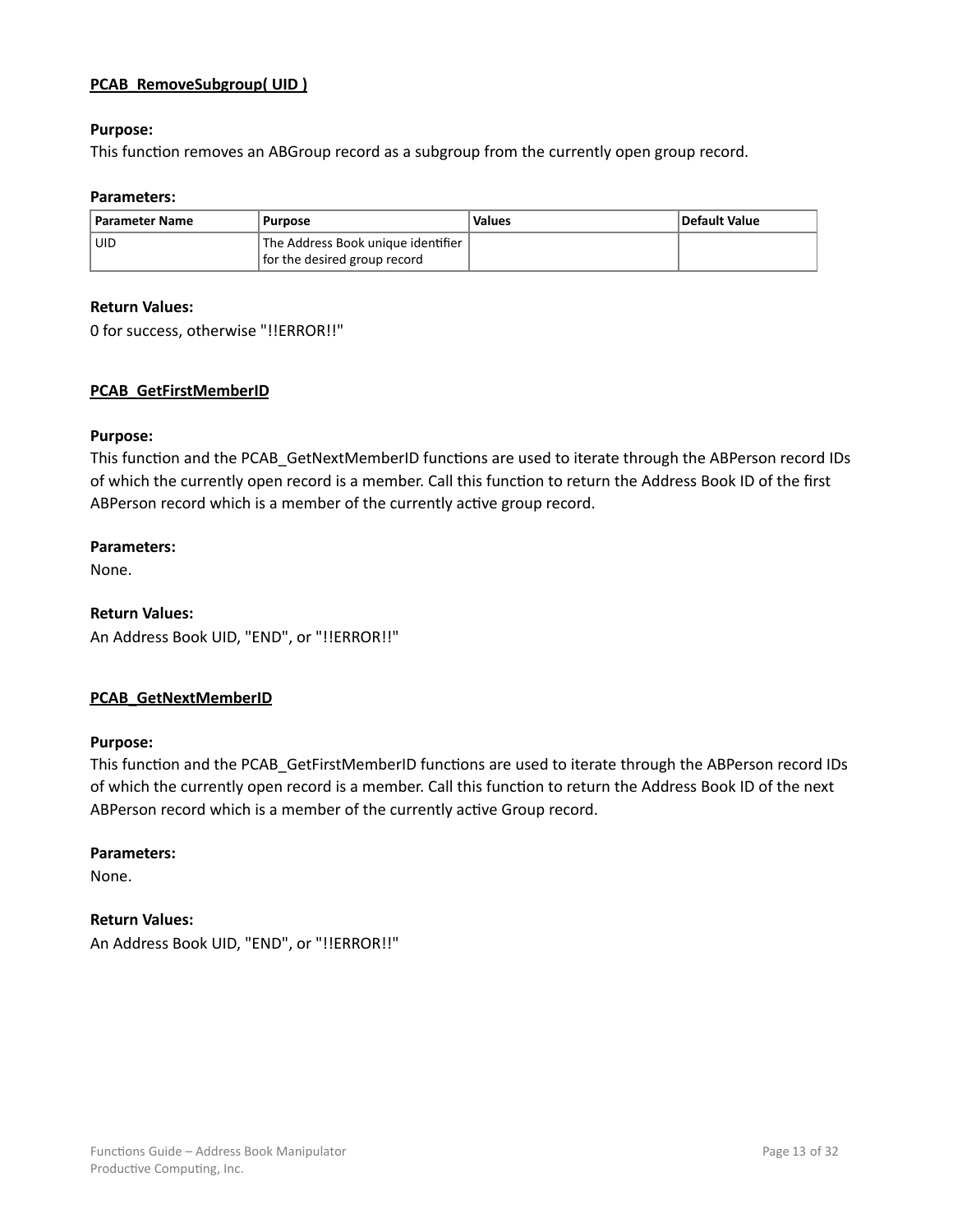#### <span id="page-13-0"></span>**PCAB\_GetFirstSubgroupID**

#### **Purpose:**

This function and the PCAB\_GetNextSubgroupID functions are used to iterate through the ABGroup record IDs of which the currently open record is a member. Call this function to return the Address Book ID of the first ABGroup record which is a member of the currently active group record.

#### **Parameters:**

None.

# **Return Values:**

An Address Book UID, "END", or "!!ERROR!!"

#### **PCAB\_GetNextSubgroupID**

#### **Purpose:**

This function and the PCAB GetFirstSubgroupID functions are used to iterate through the ABGroup record IDs of which the currently open record is a member. Call this function to return the Address Book ID of the next ABGroup record which is a member of the currently active group record.

#### **Parameters:**

None.

#### **Return Values:**

An Address Book UID, "END", or "!!ERROR!!"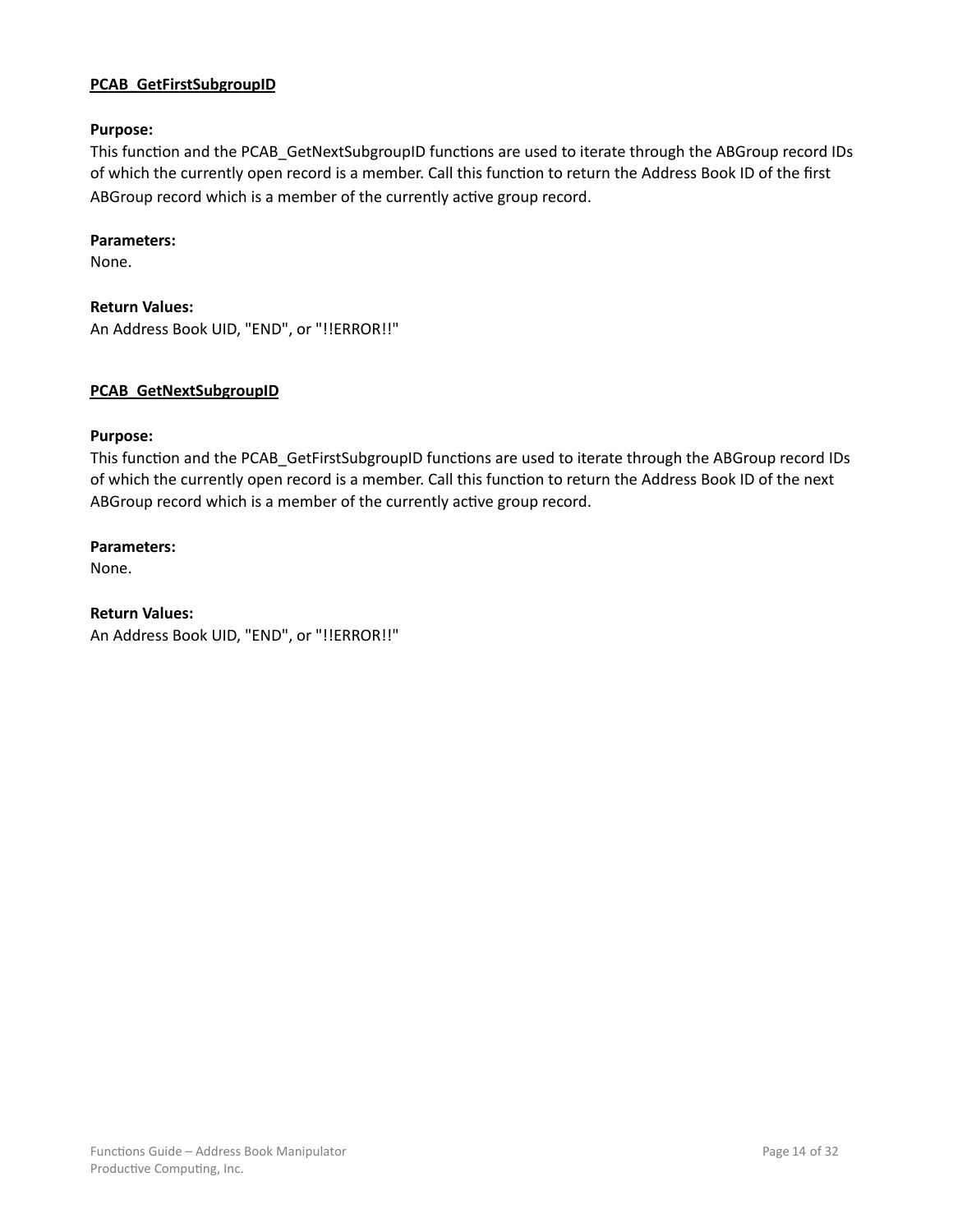## <span id="page-14-0"></span>**PCAB\_GetListOfValues( RecordType ; GroupOrMember ; FieldName )**

#### **Purpose:**

This function is used to retrieve a value list of group members, or groups to which a record belongs. The value list contains either the names or UID's of the groups or members for the currently opened person or group record. 

#### **Parameters:**

| <b>Parameter Name</b> | <b>Purpose</b>                                                                        | <b>Values</b>                                                                                                                                                                                                                                                             | <b>Default Value</b> |
|-----------------------|---------------------------------------------------------------------------------------|---------------------------------------------------------------------------------------------------------------------------------------------------------------------------------------------------------------------------------------------------------------------------|----------------------|
| RecordType            | Indicates which of the currently<br>opened records to retrieve the<br>value list from | "Group" or "person". If "person" is<br>specified, then the<br>"GroupOrMember" parameter must<br>be "groups".                                                                                                                                                              |                      |
| <b>GroupOrMember</b>  | Indicates the contents of the<br>value list                                           | "Groups" or "members". "Members"<br>will return a list of persons that are<br>members of the currently opened<br>group record. When specifying<br>"members", the RecordType<br>parameter must be "group".                                                                 |                      |
| FieldName             | Determines which field the value<br>list will be based off of                         | "uid" or "name". When retrieving<br>members of groups and specifying<br>"name", the full name including the<br>name prefix, middle name, and<br>name suffix will be included in the<br>list. Otherwise the group names or<br>record UIDs will be returned in the<br>list. |                      |

#### **Return Values:**

The desired value list, otherwise "!!ERROR!!"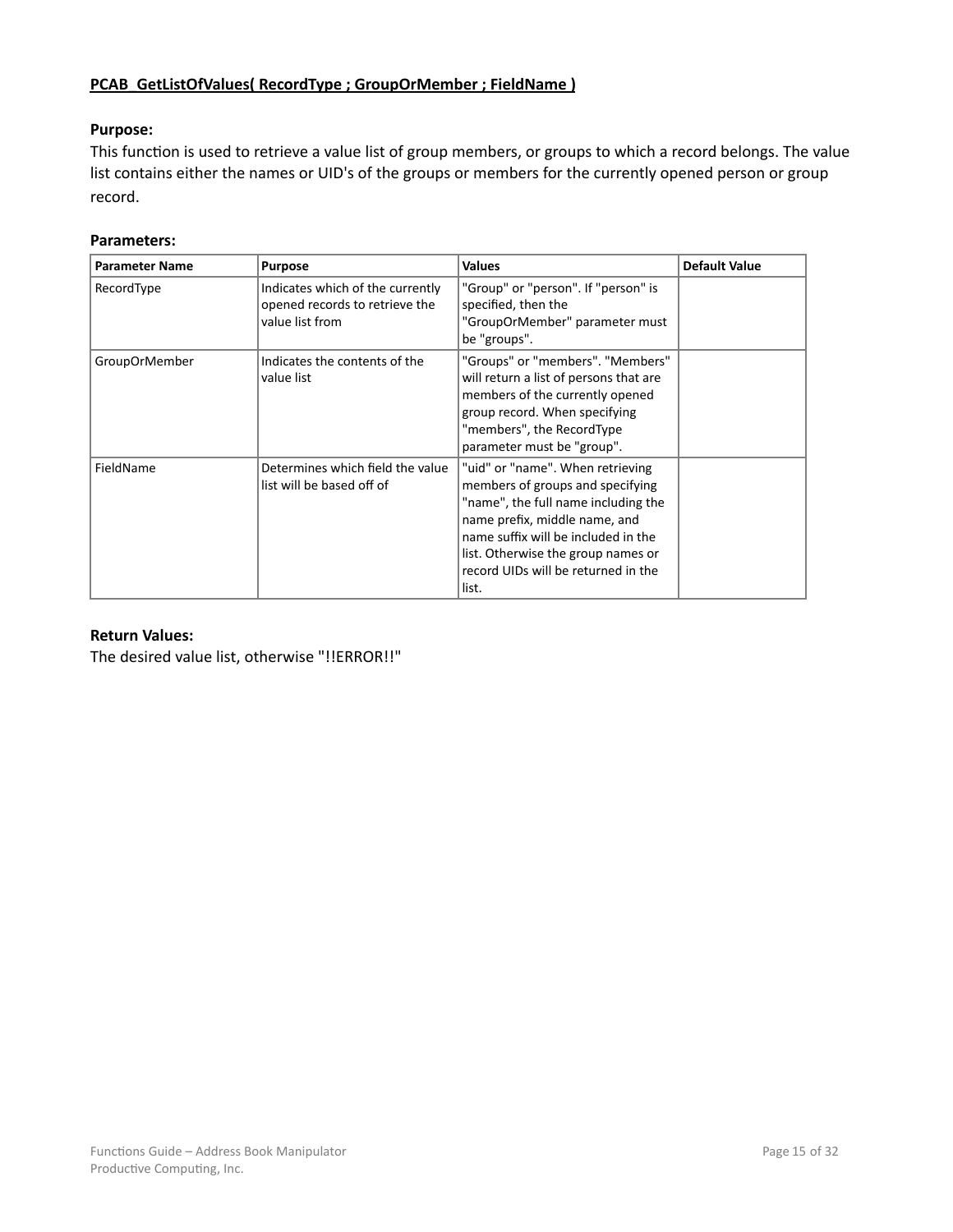## <span id="page-15-0"></span>**PCAB\_ClearAll( GroupUID ; Whom ; ExcludeMe )**

#### **Purpose:**

This function is used to delete person or group records from the Address Book according to which group they belong. It may also be used to delete all records form the Address Book.

#### **Parameters:**

| <b>Parameter Name</b> | <b>Purpose</b>                                                                                 | <b>Values</b>                                                                                                                                                                                                                                                       | <b>Default Value</b> |
|-----------------------|------------------------------------------------------------------------------------------------|---------------------------------------------------------------------------------------------------------------------------------------------------------------------------------------------------------------------------------------------------------------------|----------------------|
| GroupUID              | The UID for the group from<br>deletion                                                         | If left empty, it is assumed that all<br>which to delete select records for records from the Address Book are<br>desired to be deleted.                                                                                                                             |                      |
| Whom                  | Indicates which record types to<br>remove                                                      | Empty (""), "groups", or "members".<br>"groups" will cause only subgroups<br>(or groups if the UID is omitted) to be<br>deleted. "members" will cause only<br>person records to be deleted. Leaving<br>the parameter empty will cause all<br>records to be deleted. |                      |
| ExcludeMe             | Indicates that the record marked<br>as "me" in the Address Book will<br>or will not be deleted | "True" or "False". True indicates the<br>record will not be deleted. False<br>indicates that the record will be<br>deleted.                                                                                                                                         |                      |

#### **Return Values:**

0 for success, otherwise "!!ERROR!!"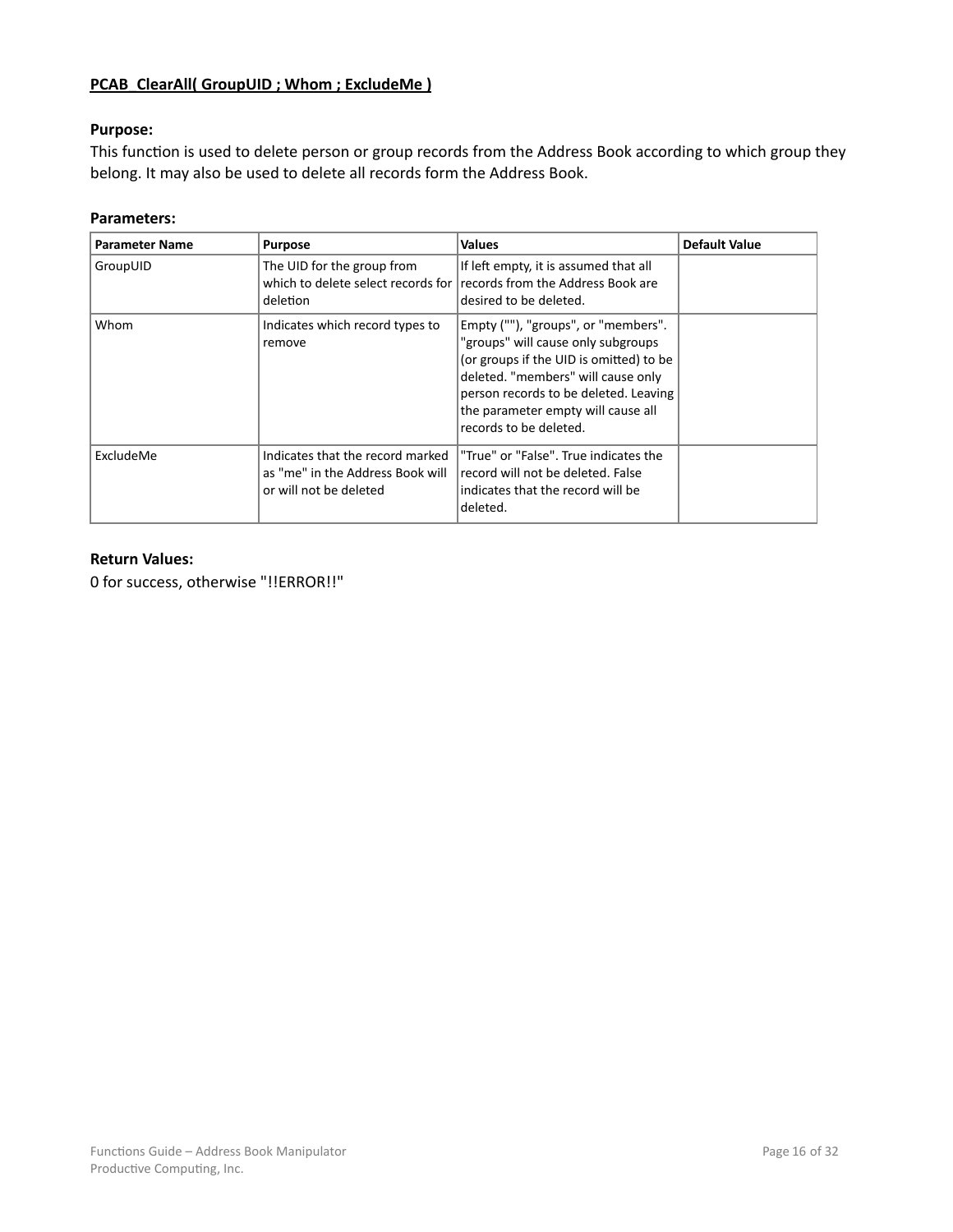# <span id="page-16-0"></span>**4) Single Valued Property Functions (Group and Contact Records)**

#### **PCAB\_SetValueForProperty( Property ; Value ; optType )**

#### **Purpose:**

This function sets a property value stored in the Address Book to that of "Value" for an opened record. Note that "Value" must contain a value. To empty or remove a property value, use the "PCAB\_DeleteValueForProperty" function.

#### **Dependencies:**

Must have a record (person or group) opened.

#### **Parameters:**

| <b>Parameter Name</b> | <b>Purpose</b>                                      | <b>Values</b>                                                                                                                                                                                                           | <b>Default Value</b> |
|-----------------------|-----------------------------------------------------|-------------------------------------------------------------------------------------------------------------------------------------------------------------------------------------------------------------------------|----------------------|
| Property              | The Address Book property that<br>accepts the value |                                                                                                                                                                                                                         |                      |
| Value                 | The value that is to be stored in<br>the property   | Any non-empty value.                                                                                                                                                                                                    |                      |
| optType               | The type of record to which the<br>property belongs | "Group" or "person". Group operates<br>on the currently opened group<br>record, Person operates on the<br>currently opened person record. If<br>empty, the operation is performed<br>on the last record opened/created. |                      |

#### **Return Values:**

0 for success, otherwise "!!ERROR!!"

#### **PCAB\_DeleteValueForProperty( Property ; optType )**

#### **Purpose:**

This function deletes a property value stored in the Address Book for an opened record.

#### **Dependencies:**

Must have opened a record.

#### **Parameters:**

| <b>Parameter Name</b> | <b>Purpose</b>                                      | <b>Values</b>                                                                                                                                                                                           | <b>Default Value</b> |
|-----------------------|-----------------------------------------------------|---------------------------------------------------------------------------------------------------------------------------------------------------------------------------------------------------------|----------------------|
| Property              | The Address Book property that<br>holds the value   |                                                                                                                                                                                                         |                      |
| optType               | The type of record to which the<br>property belongs | "Group" operates on the currently<br>opened group record. "person"<br>operates, on the currently opened<br>person record. If empty, the<br>operation is performed on the last<br>record opened/created. |                      |

#### **Return Values:** 0 for success otherwise "!!ERROR!!"

Functions Guide – Address Book Manipulator **Manipulator Account 18 and 20 and 20 and 20 and 20 and 20 and 20 and 20 and 20 and 20 and 20 and 20 and 20 and 20 and 20 and 20 and 20 and 20 and 20 and 20 and 20 and 20 and 20** Productive Computing, Inc.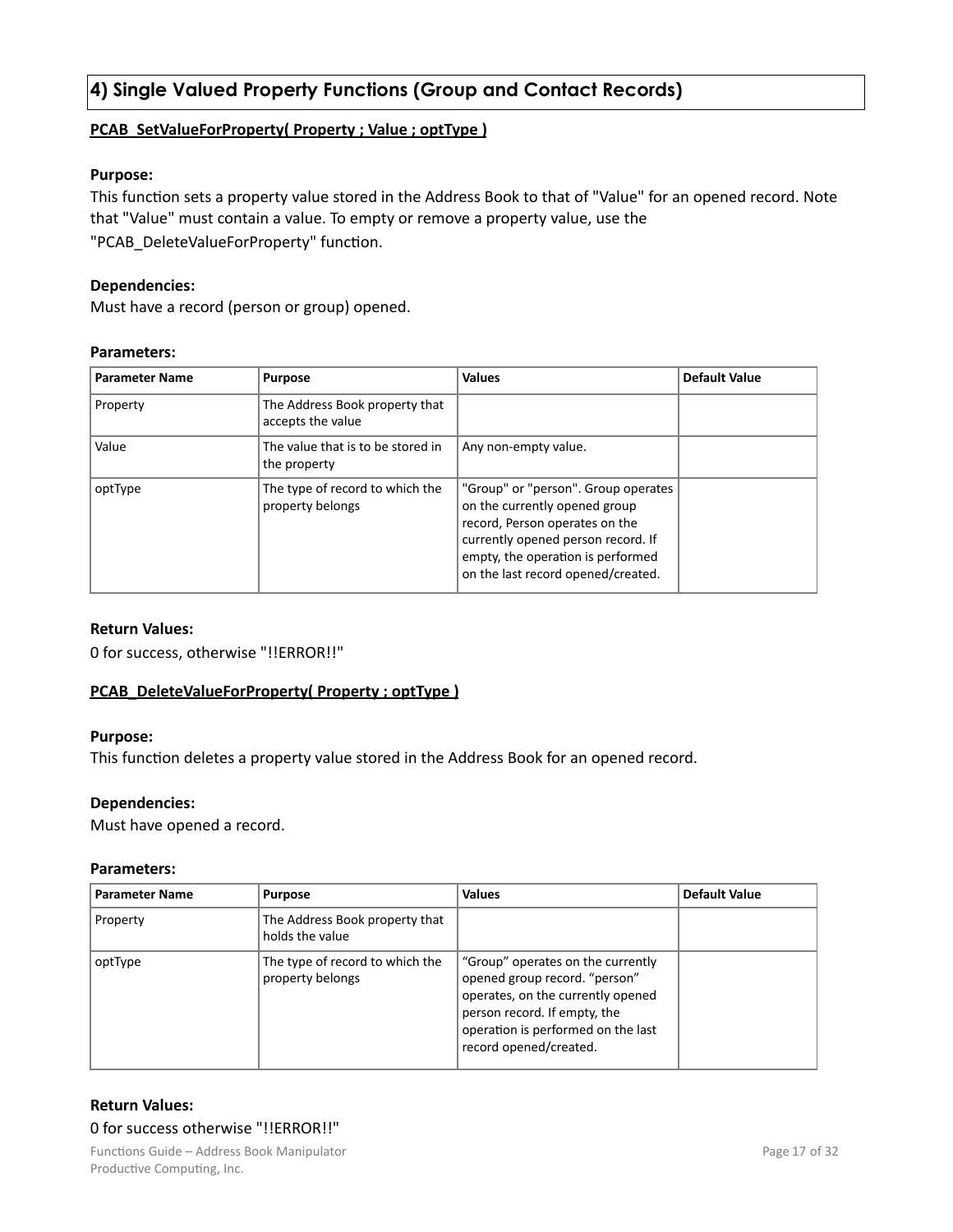# <span id="page-17-0"></span>**PCAB\_GetValueForProperty( Property ; optType)**

#### **Purpose:**

This function retrieves a property value stored in the Address Book for a currently opened record.

#### **Dependencies:**

Must have opened a record.

#### **Parameters:**

| <b>Parameter Name</b> | <b>Purpose</b>                                           | <b>Values</b>                                                                                                                                                                                          | Default Value |
|-----------------------|----------------------------------------------------------|--------------------------------------------------------------------------------------------------------------------------------------------------------------------------------------------------------|---------------|
| Property              | The Address Book property that<br>contains the value     |                                                                                                                                                                                                        |               |
| optType               | The type of record to value the<br>property's value from | "Group" operates on the currently<br>opened group record. "person"<br>operates, on the currently opened<br>person record. If empty, the<br>operation is performed on the last<br>record opened/created |               |

#### **Return Values:**

The value stored in the property or "!!ERROR!!"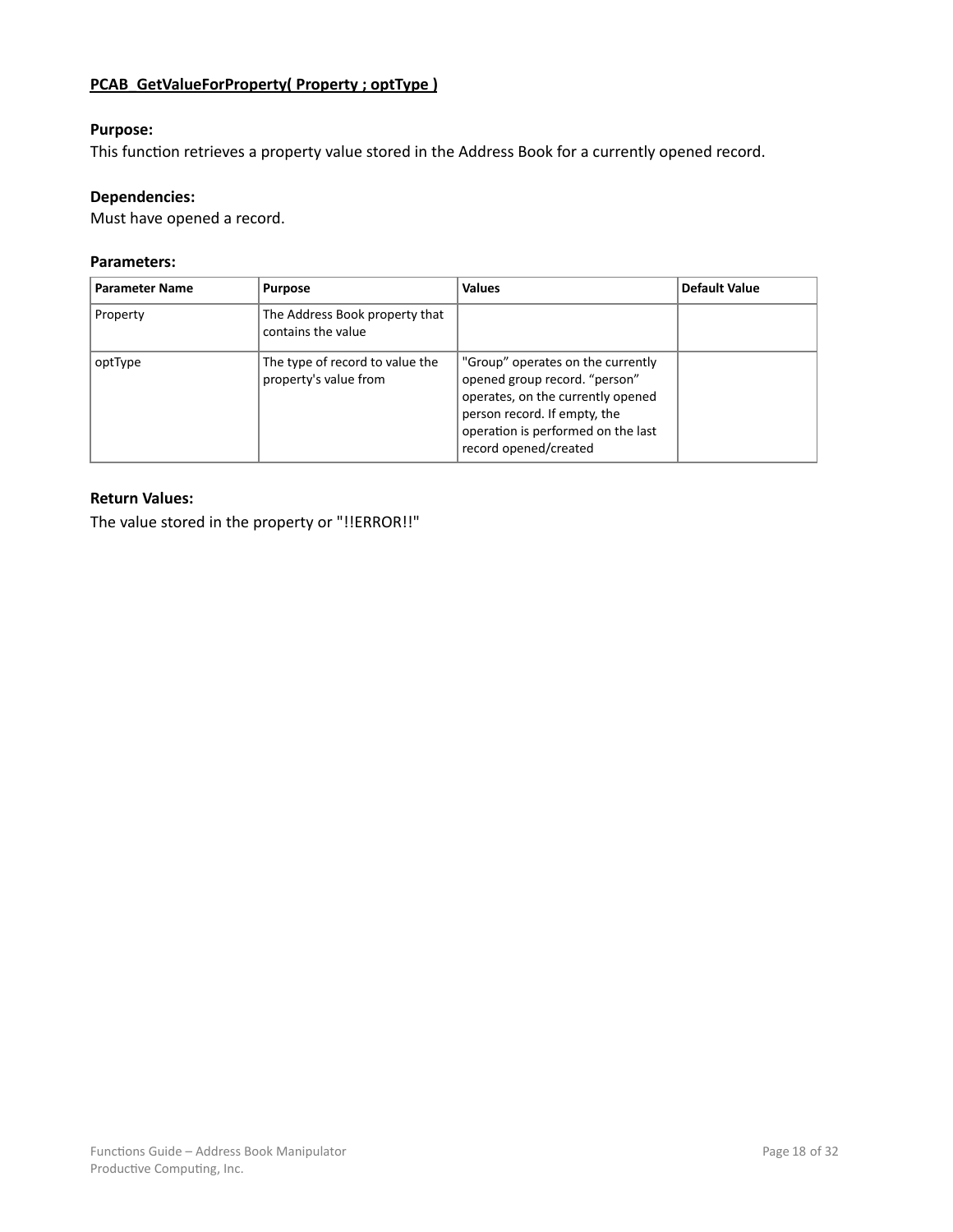# <span id="page-18-0"></span>**5) Multi-Valued Property Functions**

#### **PCAB\_AddMV( Property ; Value ; Label)**

#### **Purpose:**

This function adds a new value to the multi-valued property identified by the "property" parameter for the currently opened person record.

#### **Dependencies:**

Must have opened a record and the property must be a multi-value property.

#### **Parameters:**

| <b>Parameter Name</b> | <b>Purpose</b>                                      | <b>Values</b> | <b>Default Value</b> |
|-----------------------|-----------------------------------------------------|---------------|----------------------|
| Property              | The Address Book property that<br>accepts the value |               |                      |
| Value                 | The value to be stored in the<br>property           |               |                      |
| Label                 | The label for the property (Home,  <br>Work, etc.)  |               |                      |

#### **Return Values:**

Either the unique identifier for the property entry, or "!!ERROR!!"

#### **PCAB\_AddAddress(Label ; Street ; City ; State ; Zip ; Country ; CountryCode)**

#### **Purpose:**

This function adds a new address to the currently opened person record.

#### **Dependencies:**

Must have opened a person record.

#### **Parameters:**

| <b>Parameter Name</b> | <b>Purpose</b>                                                                                                        | <b>Values</b> | <b>Default Value</b> |
|-----------------------|-----------------------------------------------------------------------------------------------------------------------|---------------|----------------------|
| Label                 | The label for the address (Home,<br>Work, etc.)                                                                       |               |                      |
| Street                | The street portion of the address                                                                                     |               |                      |
| City                  | The city portion of the address                                                                                       |               |                      |
| State                 | The state portion of the address                                                                                      |               |                      |
| Zip                   | The zip portion of the address                                                                                        |               |                      |
| Country               | The country portion of the<br>address                                                                                 |               |                      |
| Country Code          | The country code portion of the<br>address. This value affects how<br>Address Book prints and displays<br>the address |               |                      |

#### **Return Values:**

Either the unique identifier for the address entry, otherwise "!!ERROR!!"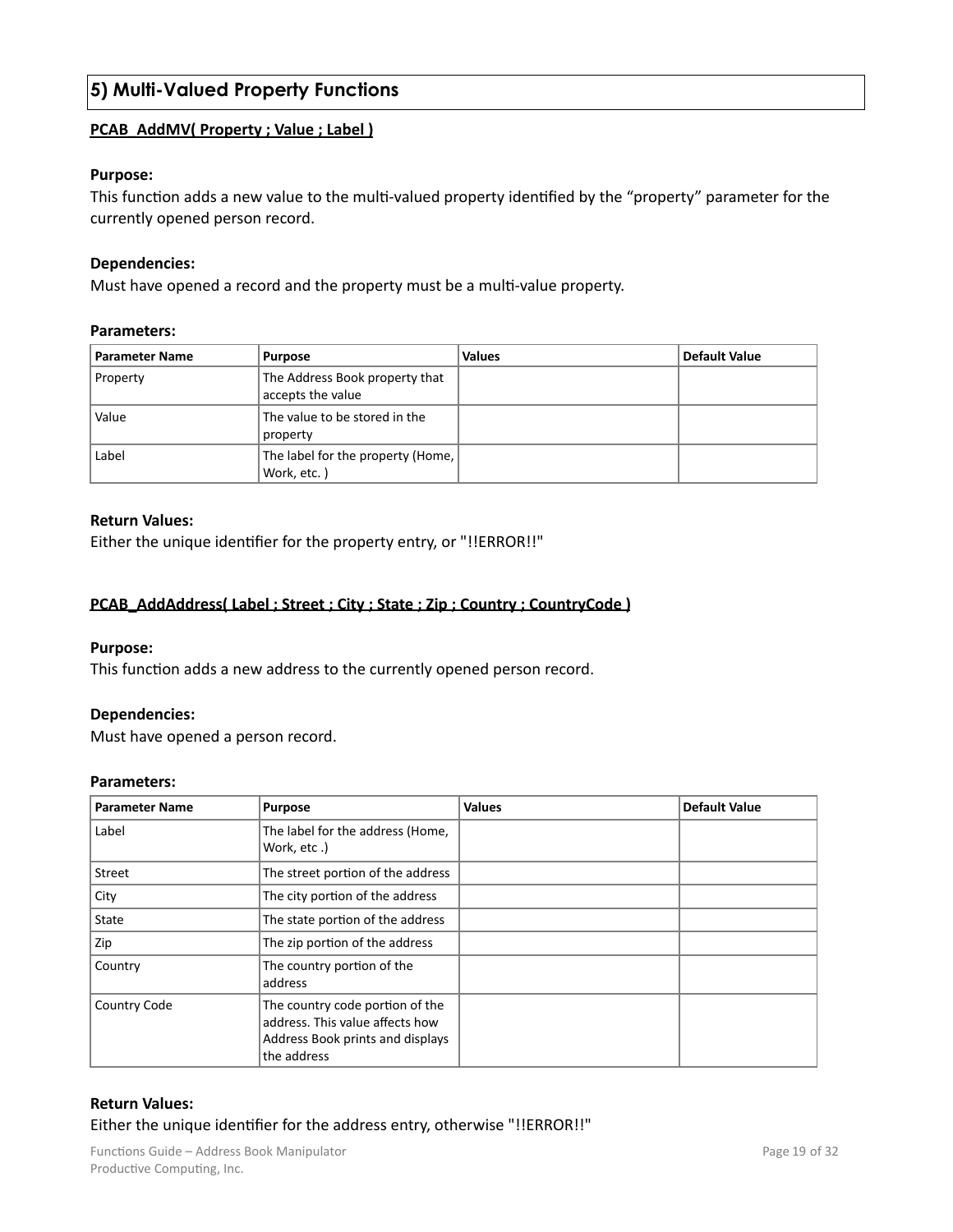#### <span id="page-19-0"></span>**PCAB\_AddService( IMorSocialProfile : Label : Type : Username : optSocialURL : optSocialUserID )**

#### **Purpose:**

This function adds a new service (instant message or social profile) to the currently opened person record.

#### **Dependencies:**

Must have opened a person record.

#### **Parameters:**

| <b>Parameter Name</b>    | <b>Purpose</b>                                                                                | <b>Values</b>                                                                                                                                                                                                                                                        | <b>Default Value</b> |
|--------------------------|-----------------------------------------------------------------------------------------------|----------------------------------------------------------------------------------------------------------------------------------------------------------------------------------------------------------------------------------------------------------------------|----------------------|
| <b>IMorSocialProfile</b> | Determines if the service to be<br>added is an instant message<br>service or a social profile | "InstantMessage" or "SocialProfile"                                                                                                                                                                                                                                  |                      |
| Label                    | The label of the service visible on<br>the Address Book UI                                    | Any string value, such as "Facebook"<br>or "My IM Account"                                                                                                                                                                                                           |                      |
| <b>Type</b>              | The type of instant message or<br>social profile service                                      | For Instant Message services: "AOL",<br>"ICQ", "Jabber", "MSN", "Yahoo",<br>"Facebook", "Gadu-Gadu",<br>"GoogleTalk", "QQ", "Skype". For<br>Social Profile services: "Twitter",<br>"Facebook", "Flickr", "LinkedIn",<br>"Myspace", "Sina Weibo", "Tencent<br>Weibo". |                      |
| Username                 | The service user's username                                                                   |                                                                                                                                                                                                                                                                      |                      |
| optSocialURL             | Optional parameter of the social<br>profile URL                                               |                                                                                                                                                                                                                                                                      |                      |
| optSocialUserID          | Optional parameter of the social<br>profile user ID                                           |                                                                                                                                                                                                                                                                      |                      |

#### **Return Values:**

Either the unique identifier for the service, or "!!ERROR!!"

#### **Notes & Examples:**

The properties for "Sina Weibo" and "Tencent Weibo" are only available in OS X 10.8+ and 10.9+, respectively.

To add a new Yahoo instant message service, you would make a call like this: PCAB\_AddService("InstantMessage" ; "Personal Yahoo" ; "Yahoo" ; "JohnSmith123")

To add a new Facebook social profile, you would make a call like this: PCAB\_AddService("SocialProfile" ; "My Facebook" ; "Facebook" ; "j.smith123" ; "http://www.facebook.com/ j.smith123" )

You can leave the optSocialURL and optSocialUserID blank; doing so will inform Address Book to generate them for you.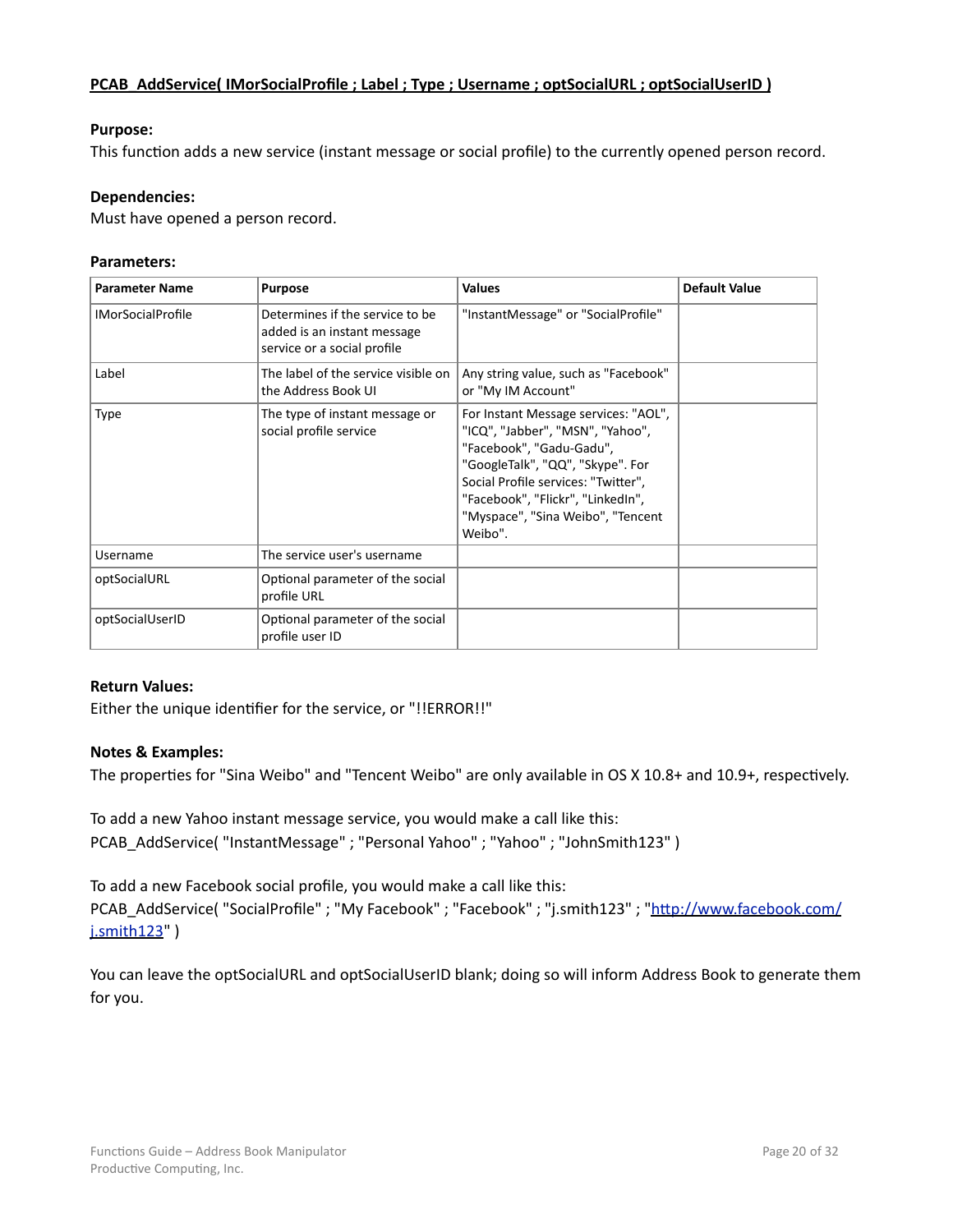#### <span id="page-20-0"></span>**PCAB\_GetLabelForUID( Property ; UID)**

#### **Purpose:**

This function is used to retrieve the Label for a particular property value for the currently opened Person record. 

#### **Dependencies:**

Must have opened a person record.

#### **Parameters:**

| <b>Parameter Name</b> | Purpose                                            | <b>Values</b> | Default Value |
|-----------------------|----------------------------------------------------|---------------|---------------|
| Property              | The Address Book property type<br>for the property |               |               |
| <b>UID</b>            | The unique identifier for the<br>property entry    |               |               |

#### **Return Values:**

The label of the property, or "!!ERROR!!"

#### **PCAB\_SetLabelForUID( Property ; UID ; Label )**

#### **Purpose:**

This function is used to change the label of a particular property entry for the currently opened Person record.

#### **Dependencies:**

Must have opened a person record.

#### **Parameters:**

| <b>Parameter Name</b> | <b>Purpose</b>                                     | <b>Values</b> | <b>Default Value</b> |
|-----------------------|----------------------------------------------------|---------------|----------------------|
| Property              | The Address Book property type<br>for the property |               |                      |
| <b>UID</b>            | The unique identifier of the<br>property entry     |               |                      |
| Label                 | The label to set for the property<br>specified     |               |                      |

#### **Return Values:**

0 for success, otherwise "!!ERROR!!"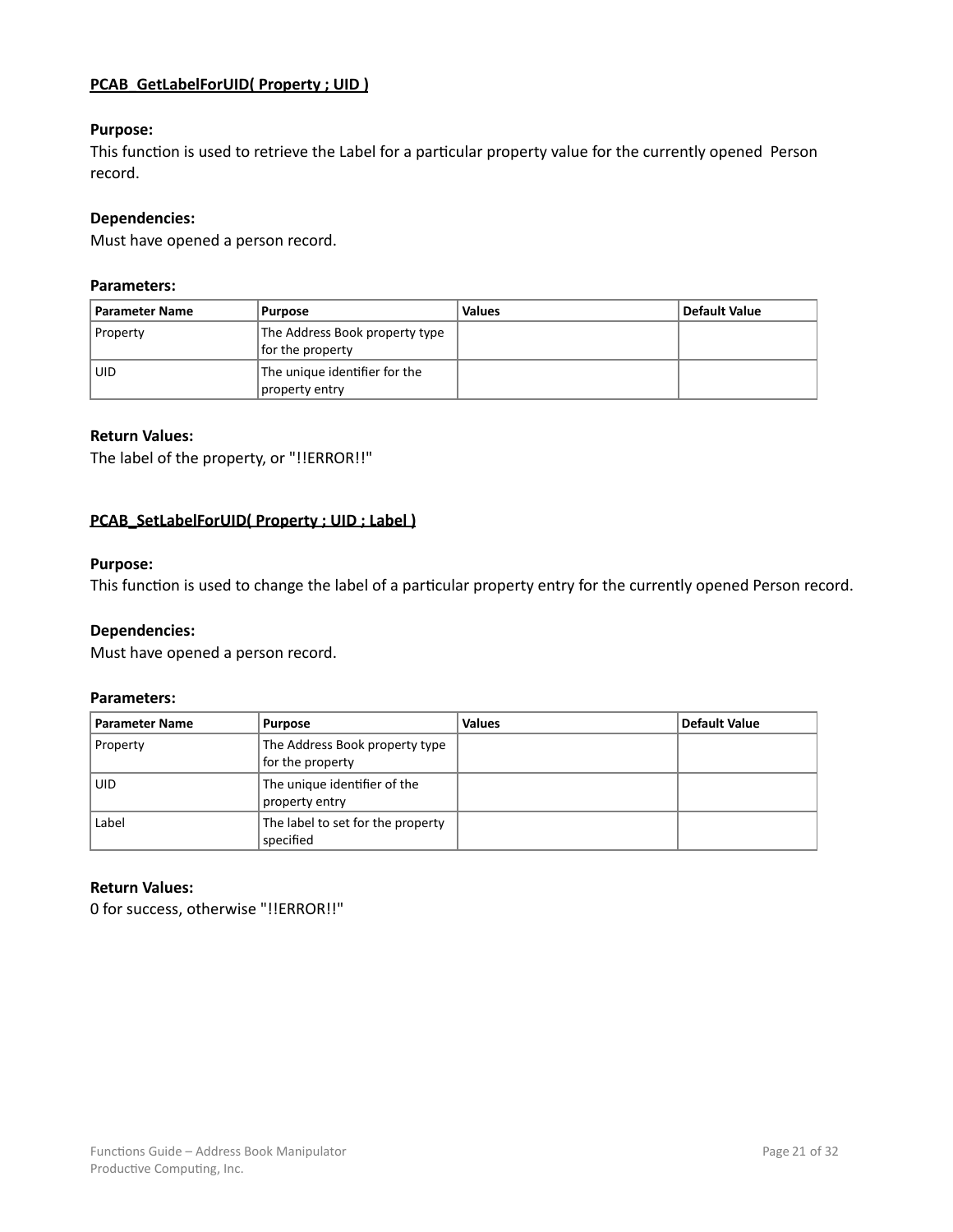#### <span id="page-21-0"></span>**PCAB\_GetValueForUID( Property ; UID ; optKey )**

#### **Purpose:**

This function is used to retrieve the value for a particular property value stored in the Address Book for the currently opened person record.

#### **Dependencies:**

Must have opened a person record.

#### **Parameters:**

| <b>Parameter Name</b> | <b>Purpose</b>                                                                                                  | <b>Values</b>                                                                                                                                                                                                                                                                                                                  | <b>Default Value</b> |
|-----------------------|-----------------------------------------------------------------------------------------------------------------|--------------------------------------------------------------------------------------------------------------------------------------------------------------------------------------------------------------------------------------------------------------------------------------------------------------------------------|----------------------|
| Property              | The Address Book property type<br>for the property                                                              |                                                                                                                                                                                                                                                                                                                                |                      |
| <b>UID</b>            | The unique identifier for the<br>property entry                                                                 |                                                                                                                                                                                                                                                                                                                                |                      |
| optKey                | Optional. Identifies the portion of<br>the address or service, if the<br>property is an Address or a<br>Service | For Addresses: "Street", "City",<br>"State", "Zip", "Country", and<br>"Country Code",<br>For Instant Message Services:<br>"InstantMessageService",<br>"InstantMessageUsername",<br>For Social Profile Services:<br>"SocialProfileService",<br>"SocialProfileUsername",<br>"SocialProfileURL",<br>"SocialProfileUserIdentifier" |                      |

#### **Return Values:**

Either the value stored in the property entry, or "!!ERROR!!"

#### **PCAB\_SetValueForUID( Property ; UID ; Value ; optKey)**

#### **Purpose:**

This function is used to change the value stored in a particular property entry for the currently opened person record. Note that the Value cannot contain an empty value. To remove a value for a particular property call the PCAB\_DeleteValueForUID function.

#### **Dependencies:**

Must have opened a person record.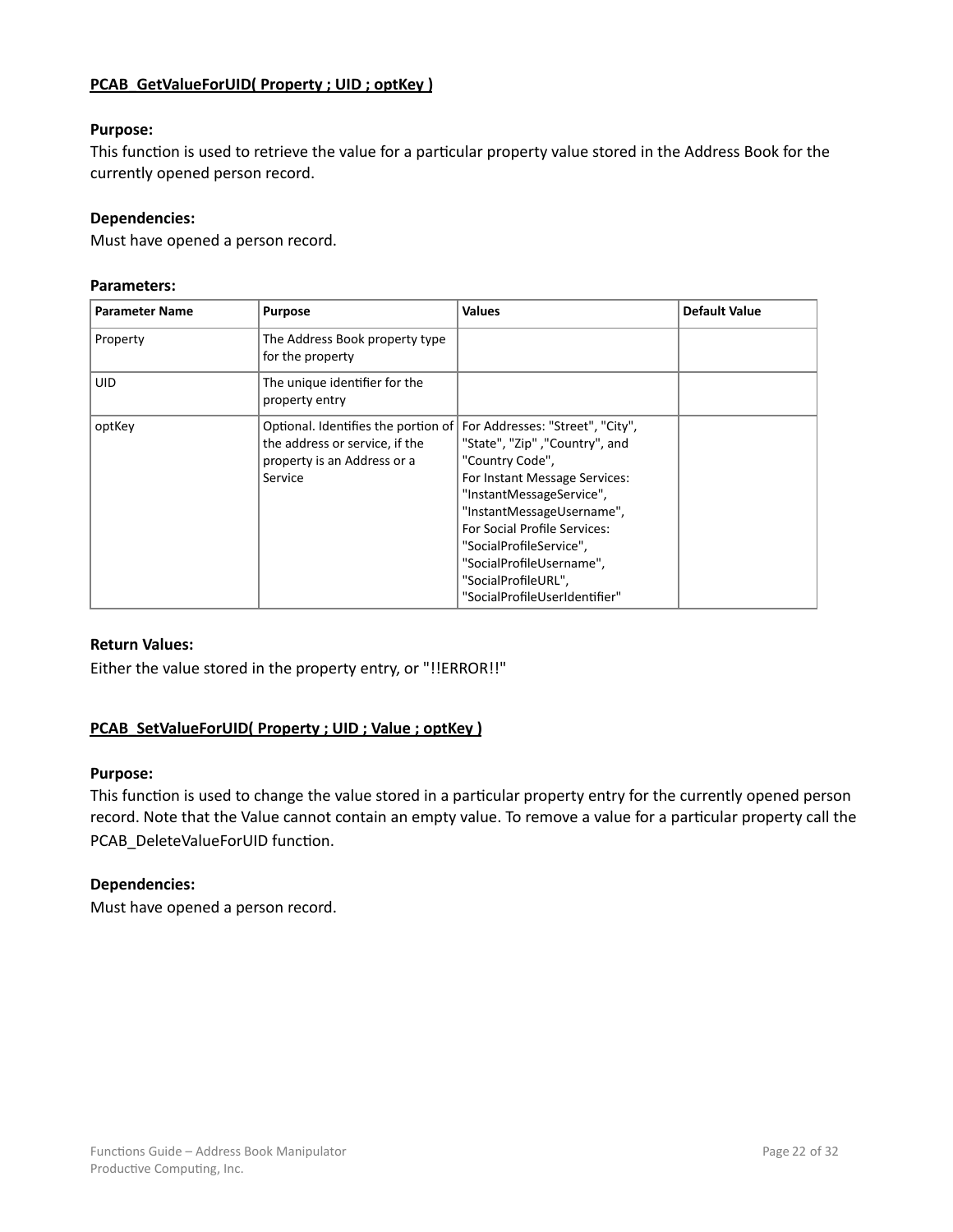#### <span id="page-22-0"></span>**Parameters:**

| <b>Parameter Name</b> | <b>Purpose</b>                                                                                                  | <b>Values</b>                                                                                                                                                                                                                                                                                                                  | <b>Default Value</b> |
|-----------------------|-----------------------------------------------------------------------------------------------------------------|--------------------------------------------------------------------------------------------------------------------------------------------------------------------------------------------------------------------------------------------------------------------------------------------------------------------------------|----------------------|
| Property              | The Address Book property type<br>for the property                                                              |                                                                                                                                                                                                                                                                                                                                |                      |
| <b>UID</b>            | The unique identifier for the<br>property entry                                                                 |                                                                                                                                                                                                                                                                                                                                |                      |
| Value                 | The value for the property                                                                                      | Must not be empty                                                                                                                                                                                                                                                                                                              |                      |
| optKey                | Optional. Identifies the portion of<br>the address or service, if the<br>property is an Address or a<br>Service | For Addresses: "Street", "City",<br>"State", "Zip", "Country", and<br>"Country Code",<br>For Instant Message Services:<br>"InstantMessageService",<br>"InstantMessageUsername",<br>For Social Profile Services:<br>"SocialProfileService",<br>"SocialProfileUsername",<br>"SocialProfileURL",<br>"SocialProfileUserIdentifier" |                      |

#### **Return Values:**

0 for success, otherwise "!!ERROR!!"

### **PCAB\_DeleteValueForUID( Property ; UID optKey)**

#### **Purpose:**

This function is used to delete the value stored in a particular property entry for the currently opened person record. 

#### **Dependencies:**

Must have opened a person record.

#### **Parameters:**

| <b>Parameter Name</b> | <b>Purpose</b>                                                                                                                                   | <b>Values</b>                                                                                                                                                                                                                                                                                     | <b>Default Value</b> |
|-----------------------|--------------------------------------------------------------------------------------------------------------------------------------------------|---------------------------------------------------------------------------------------------------------------------------------------------------------------------------------------------------------------------------------------------------------------------------------------------------|----------------------|
| Property              | The Address Book property type<br>for the property                                                                                               |                                                                                                                                                                                                                                                                                                   |                      |
| <b>UID</b>            | The unique identifier for the<br>property entry                                                                                                  |                                                                                                                                                                                                                                                                                                   |                      |
| optKey                | Optional. Identifies the portion of For Addresses: "Street", "City",<br>the address or service, if the<br>property is an Address or a<br>Service | "State", "Zip", "Country", and<br>"Country Code",<br>For Instant Message Services:<br>"InstantMessageService",<br>"InstantMessageUsername",<br><b>For Social Profile Services:</b><br>"SocialProfileService",<br>"SocialProfileUsername",<br>"SocialProfileURL",<br>"SocialProfileUserIdentifier" |                      |

#### **Return Values:** 0 for success, otherwise "!!ERROR!!"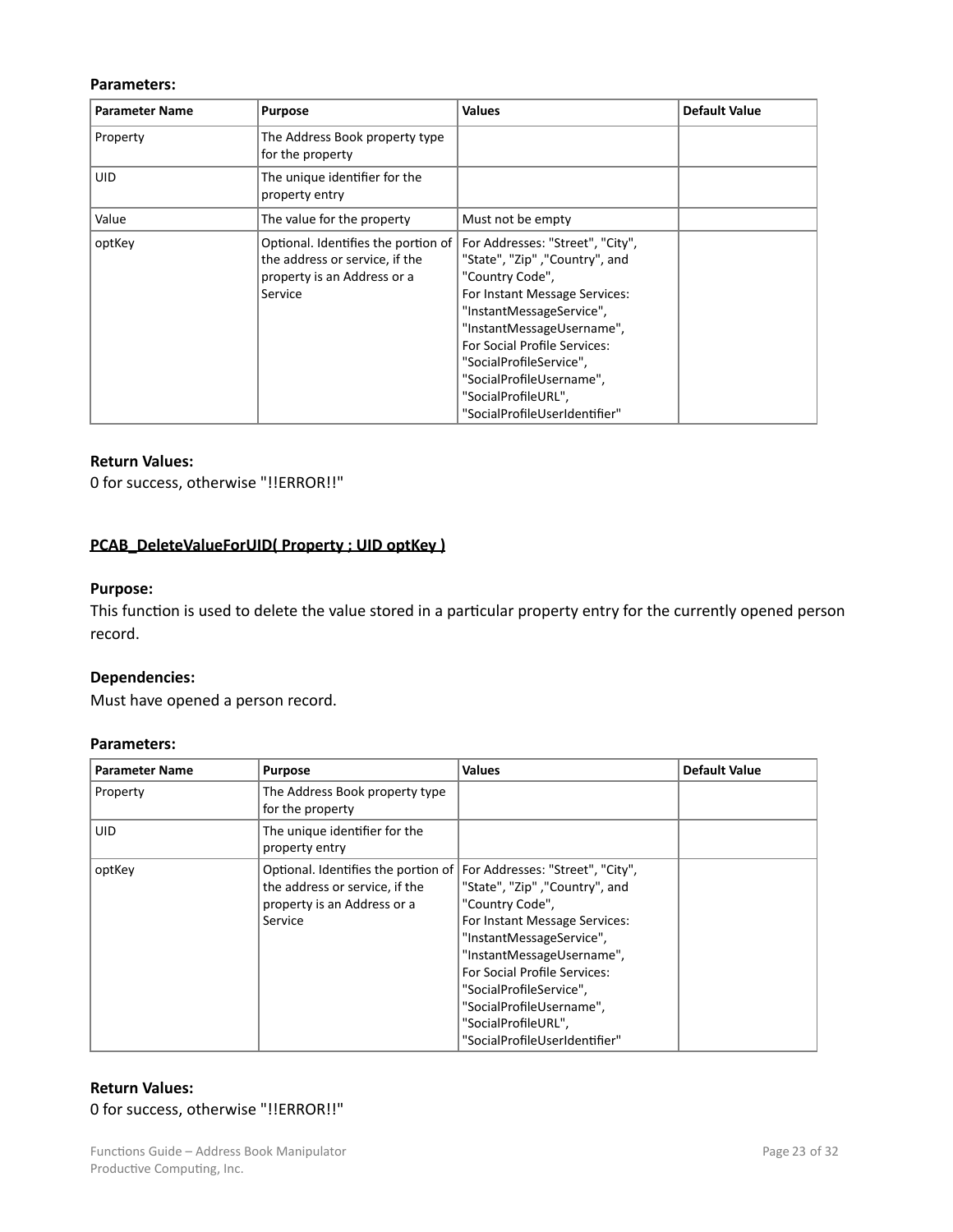#### <span id="page-23-0"></span>**PCAB\_OpenFirstMVProperty( Property ; optType )**

#### **Purpose:**

This and the PCAB\_OpenNextMVProperty is used to iterate through the values stored in a multi-valued property for the currently opened person record. Use this function to open and access the first value stored in the property for the currently opened person record.

#### **Dependencies:**

Must have opened a person record.

#### **Parameters:**

| <b>Parameter Name</b> | <b>Purpose</b>                            | <b>Values</b>                                                                                                                                                                                                                               | <b>Default Value</b> |
|-----------------------|-------------------------------------------|---------------------------------------------------------------------------------------------------------------------------------------------------------------------------------------------------------------------------------------------|----------------------|
| Property              | The Address Book property to be<br>opened |                                                                                                                                                                                                                                             |                      |
| optType               | MV property from                          | The type of record to get the first  "Group" operates on the currently<br>opened group record. "Person"<br>operates on the currently opened<br>Person record. If empty, the<br>operation is performed on the last<br>record opened/created. |                      |

#### **Return Values:**

The unique identifier for the property, or "!!ERROR!!"

#### **PCAB\_OpenNextMVProperty**

#### **Purpose:**

This and the PCAB\_OpenFirstMVProperty is used to iterate through the values stored in a multi-valued property for the currently opened person record. Use this function to open and access the next value stored in the property for the currently opened person record.

#### **Dependencies:**

Must have opened a person record and made a previous call to PCAB\_OpenFirstMVProperty.

#### **Parameters:**

None.

#### **Return Values:**

The unique identifier of the property, otherwise "!!ERROR!!"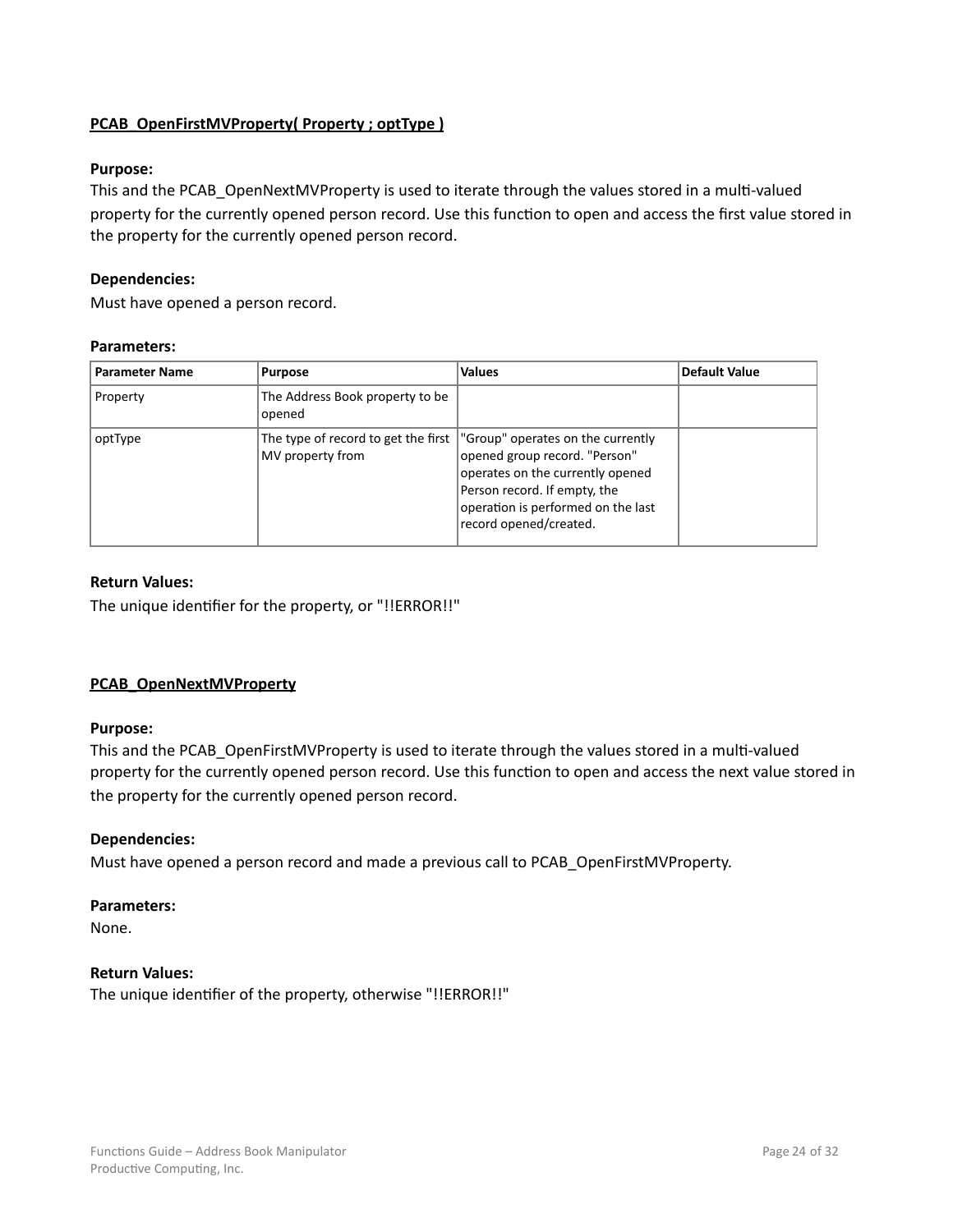# <span id="page-24-0"></span>**6) Search Functions**

#### **PCAB\_Search(** Type ; Property ; Label ; Key ; Value ; Comparison ; optExpandConstrain )

#### **Purpose:**

The Search function locates Address Book records that match the criteria parameters. The resulting found record set is retained in memory for access by the OpenFirstRecord and OpenNextRecord functions. For example, use this function to search for records modified after a specific time interval or search for contacts by group name, zip code, or other specified criteria. This function proves quite useful when creating a bidirectional exchange as you can specify your specific search criteria. The new optExpandConstrain parameter allows for the function to expand or constrain the last search results.

#### **Parameters:**

| <b>Parameter Name</b> | <b>Purpose</b>                                                                          | <b>Values</b>                                                                                                                                                                                                                                                                                 | <b>Default Value</b>                                          |
|-----------------------|-----------------------------------------------------------------------------------------|-----------------------------------------------------------------------------------------------------------------------------------------------------------------------------------------------------------------------------------------------------------------------------------------------|---------------------------------------------------------------|
| Type                  | Indicates the type of records to<br>search                                              | "Contact"/"Person" or "Group"                                                                                                                                                                                                                                                                 |                                                               |
| Property              | Limit searches to the properties<br>of this property type                               |                                                                                                                                                                                                                                                                                               |                                                               |
| Label                 | Limit searches to properties with<br>this label only                                    |                                                                                                                                                                                                                                                                                               |                                                               |
| Key                   | Limit searches to properties with<br>this key only                                      | Available Key values defined later in<br>this guide                                                                                                                                                                                                                                           |                                                               |
| Value                 | The value used to compare to the<br>property values                                     |                                                                                                                                                                                                                                                                                               |                                                               |
| Comparison            | This is the type of comparison<br>between the "Property" and the<br>"Value" parameters  | Available Comparison operators<br>defined later in this guide                                                                                                                                                                                                                                 |                                                               |
| optExpandConstrain    | Expands or constrains the<br>previous search results with the<br>results of this search | "Expand" performs an "OR"<br>operation of the new search with the<br>last search, similar to the "Expand<br>Found Set" FileMaker command.<br>"Constrain" performs an "AND"<br>operation of the new search with the<br>last search, similar to the "Constrain<br>Found Set" FileMaker command. | "", which indicates<br>that a new find<br>should be performed |

#### **Return Values:**

The number of records in the found set, or "!!ERROR!!"

#### **PCAB\_OpenFirstRecord( optType)**

#### **Purpose:**

This function opens the first record in the found set of person or group records depending on the optType parameter. If the optType parameter is empty, then the first record from the last call to PCAB Search is opened.

#### **Dependencies:**

Must have made a previous call to PCAB\_Search.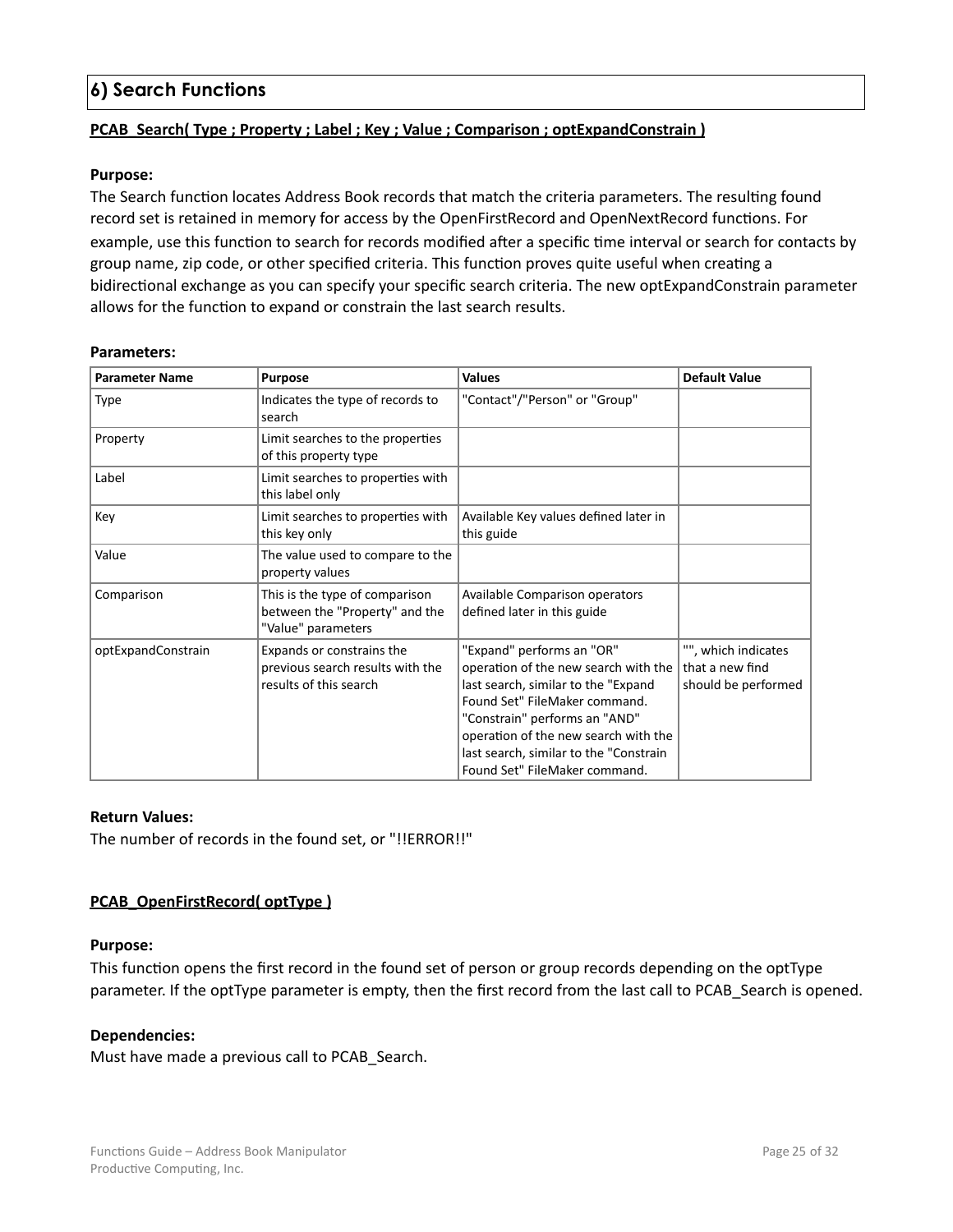#### <span id="page-25-0"></span>**Parameters:**

| <b>Parameter Name</b> | <b>Purpose</b>             | <b>Values</b>                                                                                                                                                                                                                                        | <b>Default Value</b> |
|-----------------------|----------------------------|------------------------------------------------------------------------------------------------------------------------------------------------------------------------------------------------------------------------------------------------------|----------------------|
| optType               | The type of record to open | "Group" operates on the first group<br>record in the found set. "Person"<br>operates on the first Person record in<br>the found set. If empty, the<br>operation is performed on the record<br>type specified by the previous call to<br>PCAB Search. |                      |

#### **Return Values:**

The unique identifier of the record, or "!!ERROR!!"

#### **PCAB\_OpenNextRecord(** optType )

#### **Purpose:**

This function opens the next record in the found set of person or group records depending on the optType parameter. If the optType parameter is empty, then the next record from the last call to PCAB\_Search is opened. 

#### **Dependencies:**

Must have made a previous call to PCAB\_OpenFirstRecord.

#### **Parameters:**

| <b>Parameter Name</b> | <b>Purpose</b>             | <b>Values</b>                                                                                                                                                                                                                                               | Default Value |
|-----------------------|----------------------------|-------------------------------------------------------------------------------------------------------------------------------------------------------------------------------------------------------------------------------------------------------------|---------------|
| optType               | The type of record to open | "Group" operates on the next group<br>record in the found set. "Person"<br>operates on the next Person record<br>in the found set. If empty, the<br>operation is performed on the record<br>type specified by the previous call to<br>PCAB OpenFirstRecord. |               |

#### **Return Values:**

The unique identifier of the record, or "!!ERROR!!"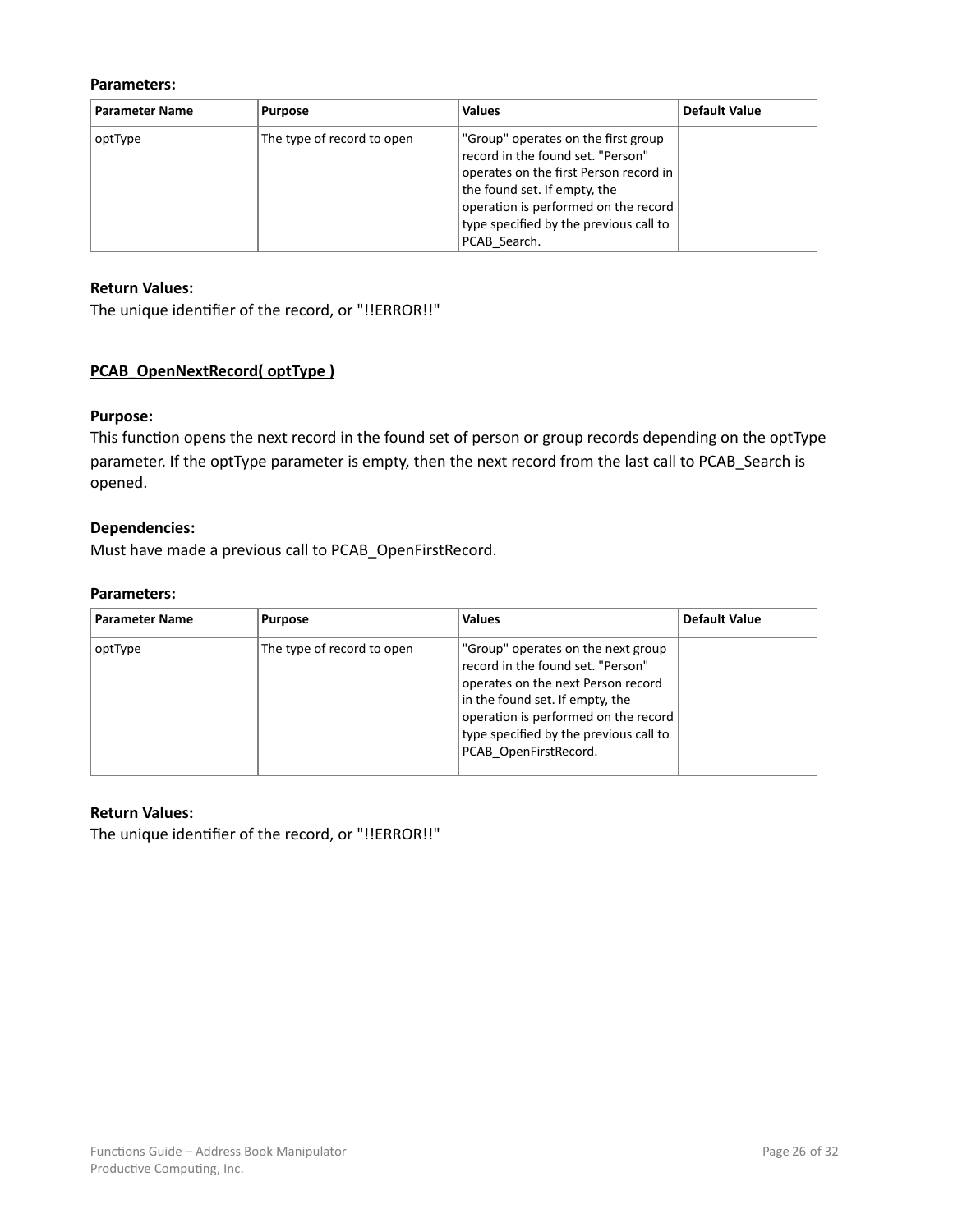# <span id="page-26-0"></span>**7) Custom Field Related Functions**

#### **PCAB\_AddCustomField( RecordType ; FieldName )**

#### **Purpose:**

Adds a custom field to the Address Book records. The field is added to group or person record according to the RecordType parameter and is user defined. Note that custom fields may not be removed from Address Book records, are not visible in the Address Book user interface, and are not synced with any other application (MobileMe, Mail, etc.). This is a limitation imposed by Apple rather than the plug-in. Please take caution as this is a one way street. Any custom field created in Address Book cannot be deleted. In addition, any custom field created with this function will be only of single valued string type.

#### **Dependencies:**

Must have opened a group or person record.

#### **Parameters:**

| <b>Parameter Name</b> | <b>Purpose</b>                                            | <b>Values</b>       | Default Value |
|-----------------------|-----------------------------------------------------------|---------------------|---------------|
| RecordType            | The type of record which will<br>receive the custom field | "Group" or "Person" |               |
| FieldName             | The name of the custom field to<br>be added               |                     |               |

#### **Return Values:**

0 for success, otherwise "!!ERROR!!"

#### **PCAB\_GetCustomField( RecordType : FieldName)**

#### **Purpose:**

This function retrieves the value stored in a custom field.

#### **Dependencies:**

Must have opened a person or group record.

#### **Parameters:**

| <b>Parameter Name</b> | <b>Purpose</b>                                                                      | <b>Values</b> | <b>Default Value</b> |
|-----------------------|-------------------------------------------------------------------------------------|---------------|----------------------|
| RecordType            | The type of record from which to  "Group" or "Person"<br>get the custom field value |               |                      |
| FieldName             | The name of the field from which   "Group" or "Person"<br>to retrieve the value     |               |                      |

#### **Return Values:**

The value in the field, otherwise "!!ERROR!!"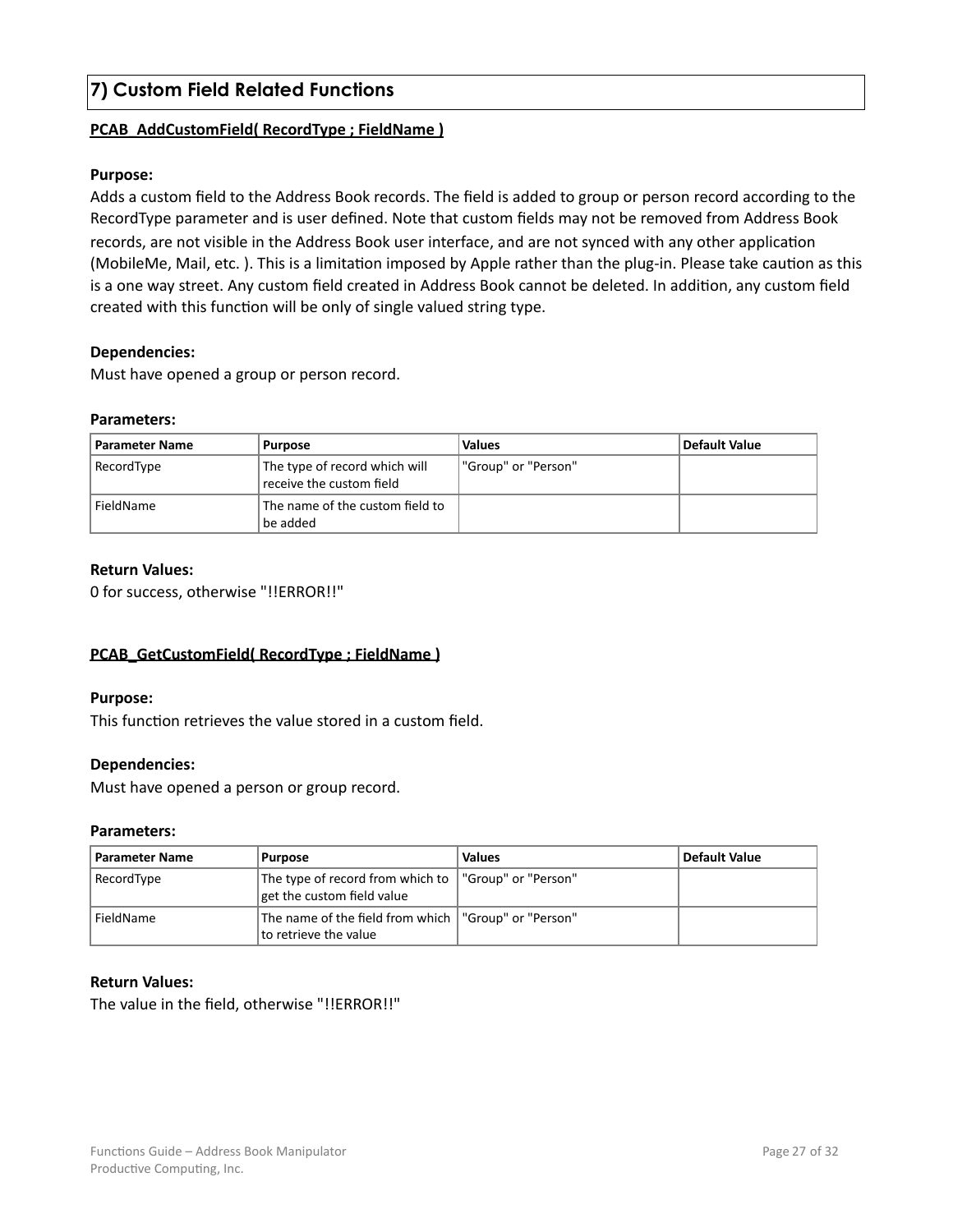## <span id="page-27-0"></span>**PCAB\_SetCustomField( RecordType ; FieldName ; Value )**

#### **Purpose:**

This function sets the value of a custom field in the currently opened group or person record.

#### **Dependencies:**

Must have opened a person or group record.

#### **Parameters:**

| <b>Parameter Name</b> | <b>Purpose</b>                                               | <b>Values</b>       | <b>Default Value</b> |
|-----------------------|--------------------------------------------------------------|---------------------|----------------------|
| RecordType            | The type of record of which to<br>set the custom field value | "Group" or "Person" |                      |
| FieldName             | The name of the custom field for<br>which to set the value   |                     |                      |
| Value                 | The value to which the custom<br>field will be set           |                     |                      |

#### **Return Values:**

0 for success, otherwise "!!ERROR!!"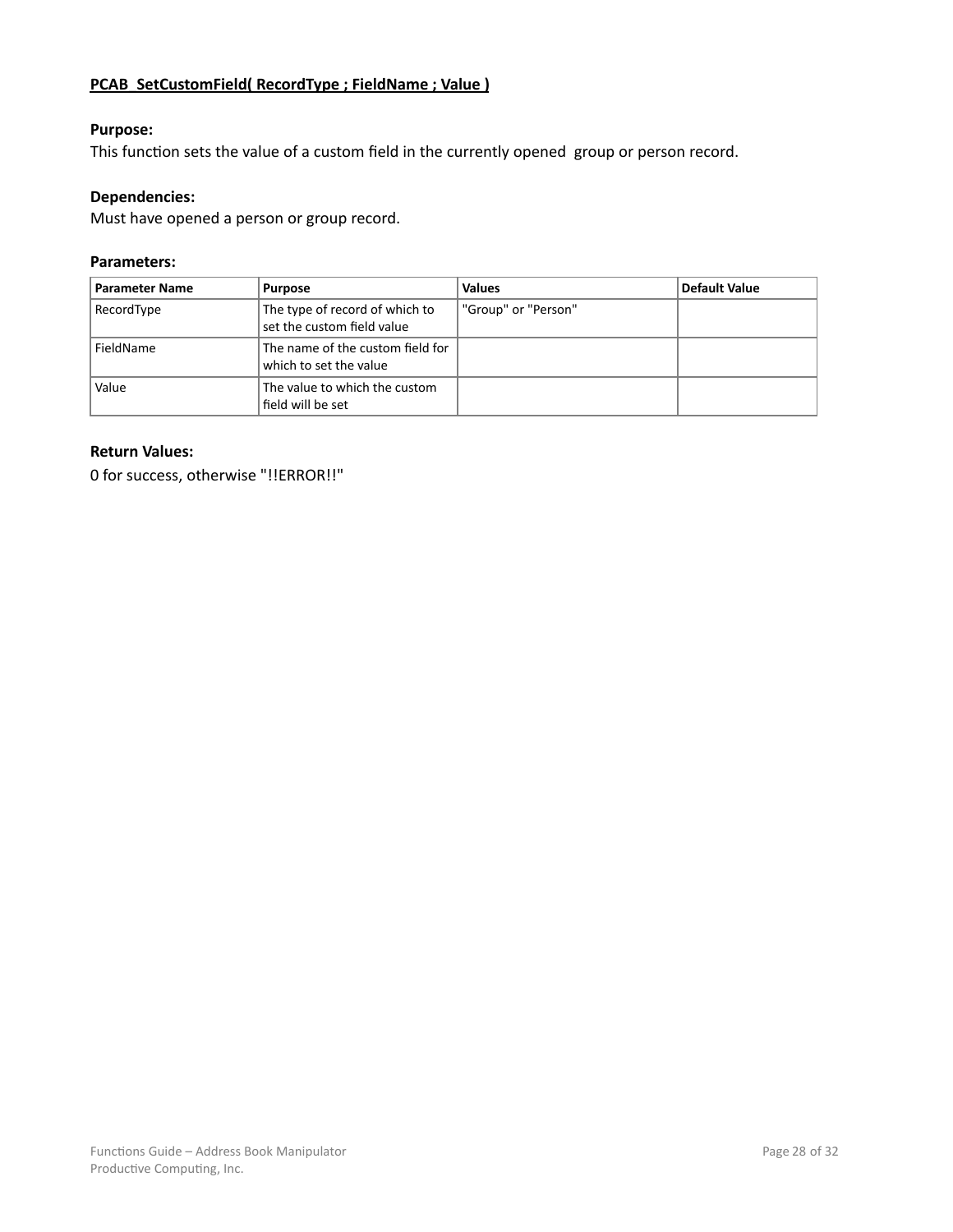# <span id="page-28-0"></span>**III. AVAILABLE PROPERTIES**

\*\* Fields ARE case sensitive.\*\*

#### **Single Valued Properties**

A single valued property can only have one value in Address Book. Use PCAB\_SetValueForProperty function to set these properties and PCAB\_GetValueForProperty function to get these properties.

| <b>Module</b>  | <b>Method</b> | <b>Field Name</b>      | <b>Acceptable Values/Notes</b>                                      |
|----------------|---------------|------------------------|---------------------------------------------------------------------|
| All Records    | Get           | <b>Modified Date</b>   | The date the record was last modified                               |
| All Records    | Get           | <b>Creation Date</b>   | The date the record was created                                     |
|                |               |                        |                                                                     |
| Group Records  | Get/Set       | Name                   | The name of the group                                               |
|                |               |                        |                                                                     |
| Person Records | Get/Set       | Birthday               | <b>Birth date</b>                                                   |
| Person Records | Get/Set       | <b>Company Name</b>    | Company name                                                        |
| Person Records | Get/Set       | Department             | Department number                                                   |
| Person Records | Get/Set       | <b>First Name</b>      | First name                                                          |
| Person Records | Get/Set       | Job Title              | Job title                                                           |
| Person Records | Get/Set       | Last Name              | Last name                                                           |
| Person Records | Get/Set       | Maiden Name            | Maiden name                                                         |
| Person Records | Get/Set       | Middle Name            | Middle name                                                         |
| Person Records | Get/Set       | Name Prefix            | Title                                                               |
| Person Records | Get/Set       | Name Suffix            | Suffix                                                              |
| Person Records | Get/Set       | Nickname               | Nickname                                                            |
| Person Records | Get/Set       | <b>Note</b>            | <b>Notes</b>                                                        |
| Person Records | Get/Set       | Person Flags           | "ShowAsCompany" or "ShowAsPerson"                                   |
| Person Records | Get/Set       | <b>Phonetic First</b>  | Phonetic representation of the first name                           |
| Person Records | Get/Set       | <b>Phonetic Last</b>   | Phonetic representation of the last name                            |
| Person Records | Get/Set       | <b>Phonetic Middle</b> | Phonetic representation of the middle name                          |
| Person Records | Get/Set       | Lunar Birthday         | None Gregorian calendar Birthdate (IE: Chinese, Hebrew, or Islamic) |

#### **Multi-Valued Properties**

Multi-valued properties can have more than one value. Use PCAB\_AddMV function to set these properties and PCAB\_GetLabelForUID and PCAB\_GetValueForUID to get the property label and property.

| <b>Module</b> | <b>Method</b> | <b>Field Name</b>    | <b>Acceptable Values/Notes</b>      |
|---------------|---------------|----------------------|-------------------------------------|
| Multi-value   | Get/Set       | Address              | Physical address                    |
| Multi-value   | Get/Set       | Dates                | Dates associated with a person      |
| Multi-value   | Get/Set       | E-Mail               | E-mail addresses                    |
| Multi-value   | Get/Set       | InstantMessage       | Instant message services            |
| Multi-value   | Get/Set       | SocialProfile        | Social profile services             |
| Multi-value   | Get/Set       | Web Pages            | Web pages                           |
| Multi-value   | Get/Set       | Phone                | Generic phone number                |
| Multi-value   | Get/Set       | <b>Related Names</b> | Names of people related to a person |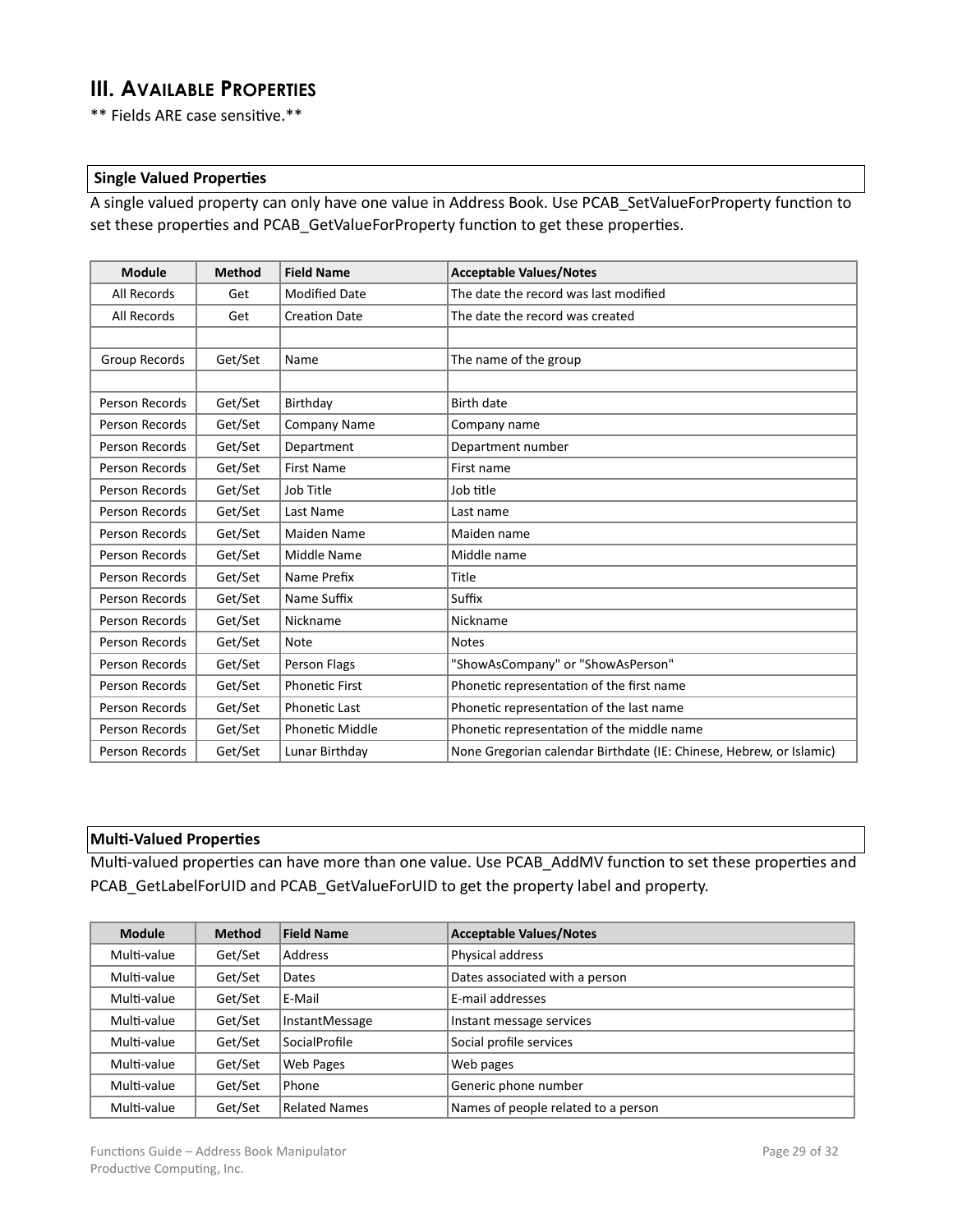# <span id="page-29-0"></span>**IV. AVAILABLE KEY VALUES AND COMPARISON OPERATORS**

#### **Available Key Values**

Use PCAB\_AddAddress function to set an address with the values specified below. Use PCAB\_GetLabelForUID( "Address" ; "SomeUID" ) and PCAB\_GetValueForUID( "Address" ; "SomeUID" ; "SomeValueBelow" ) to get the address label and address. These key values are also used in the "Key" parameter of the PCAB\_Search function.

| <b>Module</b> | <b>Method</b> | <b>Field Name</b>      | <b>Acceptable Values/Notes</b>                                                |
|---------------|---------------|------------------------|-------------------------------------------------------------------------------|
| Keys          | Get/Set       | Street                 | Street portion of the address                                                 |
| Keys          | Get/Set       | City                   | City portion of the address                                                   |
| Keys          | Get/Set       | State                  | State/Province portion of the address                                         |
| Keys          | Get/Set       | Zip                    | Postal code portion of the address                                            |
| Keys          | Get/Set       | Country                | Country portion of the address                                                |
| Keys          | Get/Set       | Country Code           | Two-letter ISO code for the country                                           |
| Keys          | Get/Set       | InstantMessageService  | Instant message service name (i.e. "AOL", "Yahoo", "Gadu-Gadu", etc.)         |
| Keys          | Get/Set       | InstantMessageUsername | Instant message service username                                              |
| Keys          | Get/Set       | SocialProfileService   | Social profile service name (i.e. "Facebook", "LinkedIn", "Myspace",<br>etc.) |
| Keys          | Get/Set       | SocialProfileUsername  | Social profile service username                                               |
| Keys          | Get/Set       | SocialProfileURL       | URL link to the contact's social profile                                      |
| Keys          | Get/Set       | SocialProfileUserId    | Social profile service user ID                                                |

ISO codes: http://developer.apple.com/mac/library/documentation/UserExperience/Reference/AddressBook/ Classes/ABPerson\_Class/Reference/CountryCodes.html#//apple\_ref/doc/uid/TP40003945-RH2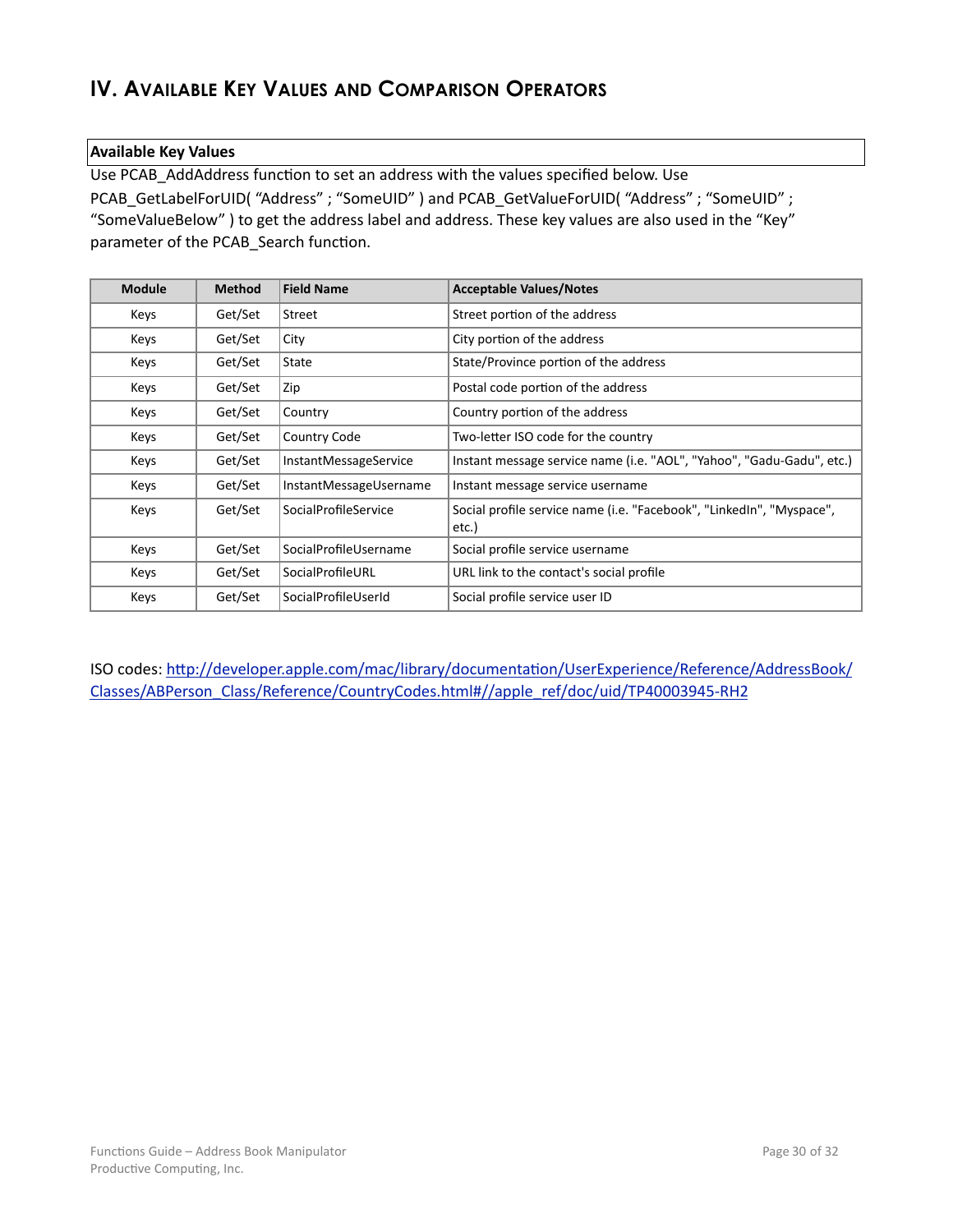# <span id="page-30-0"></span>**Available Comparison Operators**

These comparison operators are used to indicate the type of comparison to make in the "Comparison" parameter of the PCAB\_Search function.

| Value                                  | Meaning                                                                                                               |
|----------------------------------------|-----------------------------------------------------------------------------------------------------------------------|
| Equal                                  | Search for elements that are equal to the value                                                                       |
| NotEqual                               | Search for elements that are not equal to the value                                                                   |
| NotEqualCaseInsensitive                | Search for elements that are not equal to the value, ignoring case                                                    |
| LessThan                               | Search for elements that are less than the value                                                                      |
| LessThanOrEqual                        | Search for elements that are less than or equal to the value                                                          |
| GreaterThan                            | Search for elements that are greater than the value                                                                   |
| GreaterThanOrEqual                     | Search for elements that are greater than or equal to the value                                                       |
| EqualCaseInsensitive                   | Search for elements that are equal to the value, ignoring case                                                        |
| ContainsSubString                      | Search for elements that contain the value                                                                            |
| ContainsSubStringCaseInsensitive       | Search for elements that contain the value, ignoring case                                                             |
| PrefixMatch                            | Search for elements that begin with the value                                                                         |
| PrefixMatchCaseInsensitive             | Search for elements that begin with the value, ignoring case                                                          |
| SuffixMatch                            | Search for elements that end with the value                                                                           |
| SuffixMatchCaseInsensitive             | Search for elements that end with the value, ignoring case                                                            |
| BitsInBitFieldMatch                    | Search for elements that match the bits in ABPersonFlags                                                              |
| DoesNotContainSubString                | Search for elements that do not contain the value                                                                     |
| DoesNotContainSubStringCaseInsensitive | Search for elements that do not contain the value, ignoring case                                                      |
| WithinIntervalAroundToday              | Search for elements that are within a time interval (in seconds) forward or backward<br>from today                    |
| WithinIntervalAroundTodayYearless      | Search for elements that are within a time interval (in seconds) forward or backward<br>from this day in any year.    |
| NotWithinIntervalAroundToday           | Search for elements that are not within a time interval (in seconds) forward or<br>backward from today                |
| NotWithinIntervalAroundTodayYearless   | Search for elements that are not within a time interval (in seconds) forward or<br>backward from this day in any year |
| WithinIntervalFromToday                | Search for elements that are within a time interval (in seconds) forward from today                                   |
| WithinIntervalFromTodayYearless        | Search for elements that are within a time interval (in seconds) forward from this day<br>in any year                 |
| NotWithinIntervalFromToday             | Search for elements that are not within a time interval (in seconds) forward from today                               |
| NotWithinIntervalFromTodayYearless     | Search for elements that are not within a time interval (in seconds) forward from this<br>day in any year             |